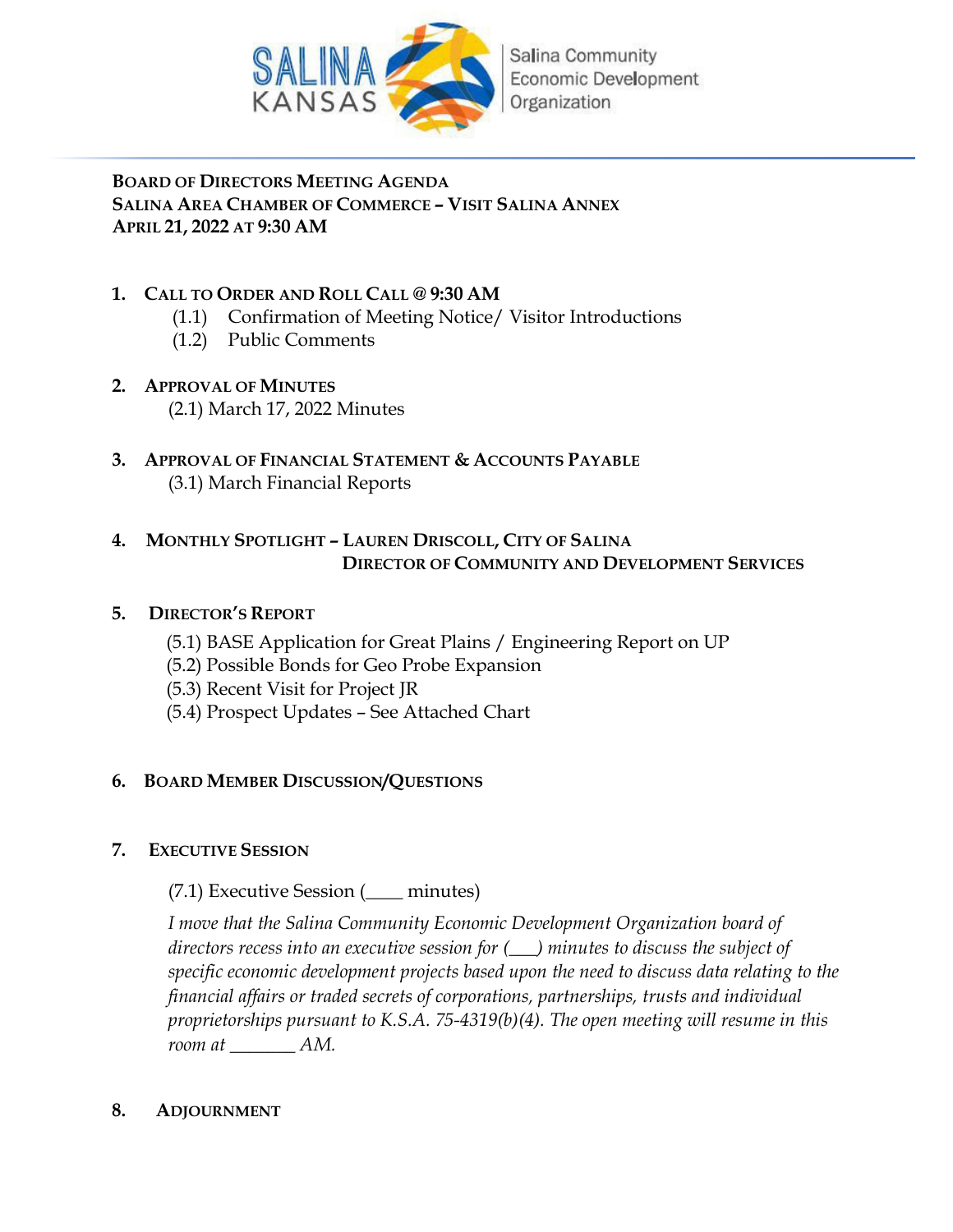

## CITY OF SALINA, KANSAS REGULAR MEETING OF THE SALINA COMMUNITY ECONOMIC DEVELOPMENT ORGANIZATION, INC. March 17, 2022 Via in person and Zoom Link

CALL TO ORDER AND ROLL CALL

The Regular Meeting of the Salina Community Economic Development Organization, Inc. was called to order at 9:30 AM by Paula Fried, Board President.

(1.1) Confirmation of Meeting Notice Robinson confirmed that the meeting notice was made public via email, news release, and social media.

Those present and comprising a quorum:

In person: Zoom (Z): Jim Maes Daran Neuschafer Pete Brungardt Paula Fried Max Wellbrock-Talley Brian Richardson Frank Hampton Lloyd Davidson

Also present:

Mitch Robinson, Salina Community Economic Dev. Organization, Executive Director Robin VanAtta, Salina Community Economic Dev. Organization Administrative Assistant Cody Heiman, Vice President/Loan Officer, First Bank Kansas Tim Rogers, Executive Director, Salina Airport Authority Renee Duxler, Economic & Workforce Development, Salina Chamber of Commerce Phillip Smith-Hanes, County Administrator, Saline County Bill Longbine, City Commissioner, City of Salina (Z) Amanda Barnett, Lead for America Fellow - Housing & Development Services, City of Salina Ashley Jarvis, The Real Advantage Team – Real Broker, LLC

Absent:

Rob Exline

(1.2) Public Comment No Public Comment

## APPROVAL OF MINUTES

(2.1) Moved by Hampton, seconded by Maes to approve the February 17, 2022 minutes Aye: (8). Nay: (0). Motion carried.

## APPROVAL OF FINANCIAL STATEMENT AND ACCOUNTS PAYABLE

(3.1) February Financial Reports Moved by Richardson, seconded by Maes to approve the February 2022 financial reports. Aye: (8). Nay: (0). Motion carried.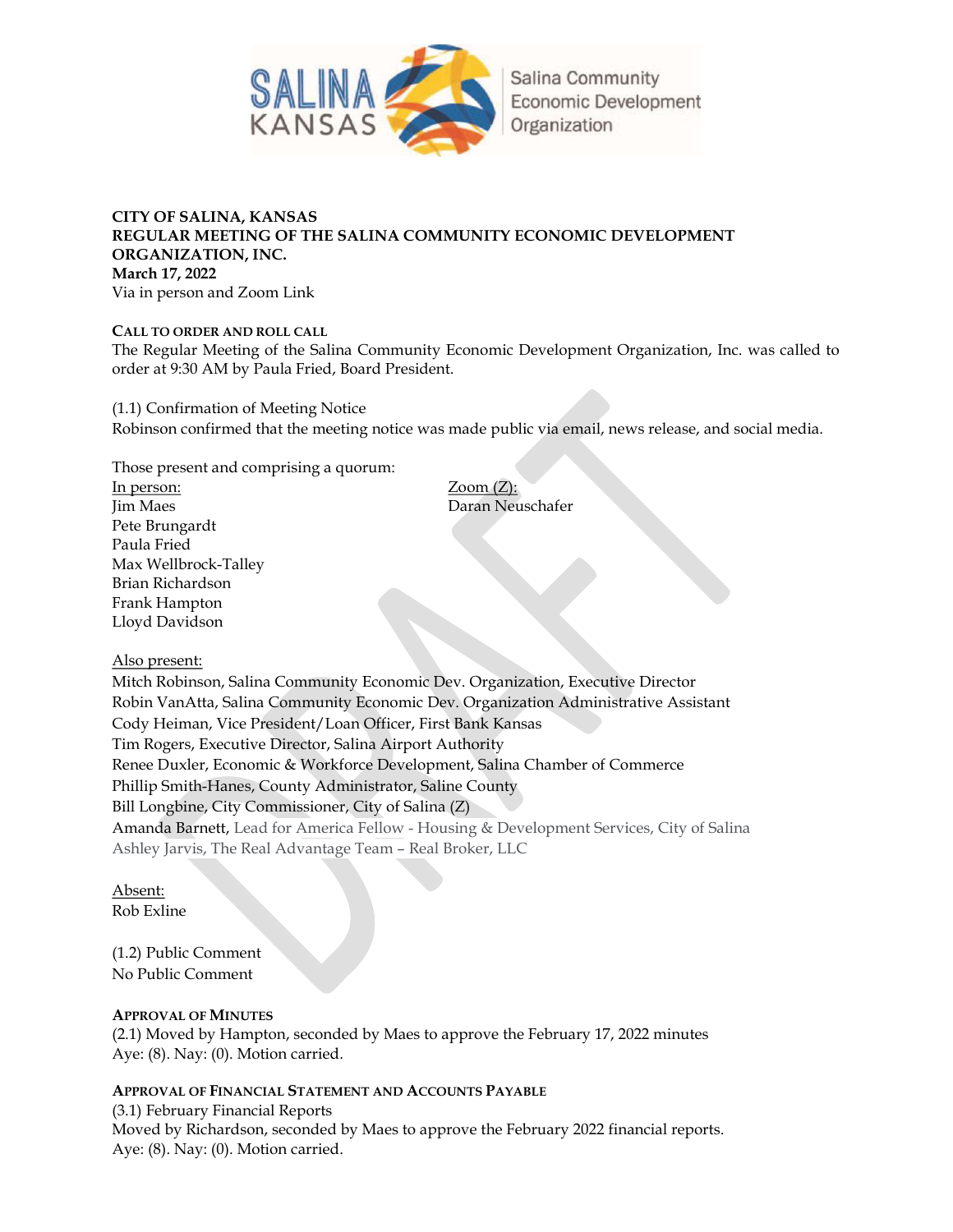## MONTHLY SPOTLIGHT – TIM ROGERS – SALINA AIRPORT AUTHORITY

A copy of the presentation slides can be found at: https://www.salinaedo.org/wp-content/uploads/2022/04/SAA\_Monthly-Spotlight\_April-2022.pdf

#### DIRECTOR'S REPORT

(5.1) Release of SCEDO Report

The 3-year funding cycle report is finished and was included in the hard copy of this month's board packet. After reading through the report, please provided any feedback on what to improve or include in future reports. Kudos to Michael Freeland of Mr. Freeland Designs for the eye-pleasing design.

(5.2) Possible Bond for Geoprobe Expansion

Robinson met with the CEO and CFO, along with Tim Zimmerman of KDOC. The group reviewed the incentive process.

(5.3) Engineering Firm Report / BASE Application for Great Plains Robinson submitted an application for the March 25<sup>th</sup> decision date.

(5.4) 2022 Entrepreneurial Week / Business Plan Competition March 7-11th Week-long events and the pitch competition were well received. Twelve contestants made business pitches at the Friday evening competition. Planning committee will be looking at how to grow the event in future years and will start earlier to promote next year's event.

(5.5) Prospect Updates

Robinson reviewed several projects that had been eliminated or added to the table.

(5.6) AUVSI/Xponential 2022 – Team Kansas

Robinson will represent Salina along with the Kansas Department of Aviation at the AUVSI tradeshow in Orlando, FL April 25-28. Robinson recommended that that board approve contributing \$5,000 to participate with the state at this trade show.

Moved by Richardson, seconded by Maes to approve a \$5,000 contribution to the Kansas Department of Aviation for the AUVSI 2022 tradeshow exhibitor booth. Aye: (8). Nay: (0). Motion carried.

 $\overline{\phantom{a}}$  , and the set of the set of the set of the set of the set of the set of the set of the set of the set of the set of the set of the set of the set of the set of the set of the set of the set of the set of the s

(5.7) Salina Chamber Annual Dinner w/ Jay Leno The EDO has 6 seats at the annual dinner. Please let Mitch know if you would like to attend.

#### **ADJOURNMENT**

Paula Fried, Board President, adjourned the meeting at 10:26 AM

\_\_\_\_\_\_\_\_\_\_\_\_\_\_\_\_\_\_\_\_\_\_\_\_\_\_\_\_\_\_\_\_\_\_\_\_\_\_\_\_\_\_\_

Paula Fried, Board President

ATTEST:

Jim Maes, Secretary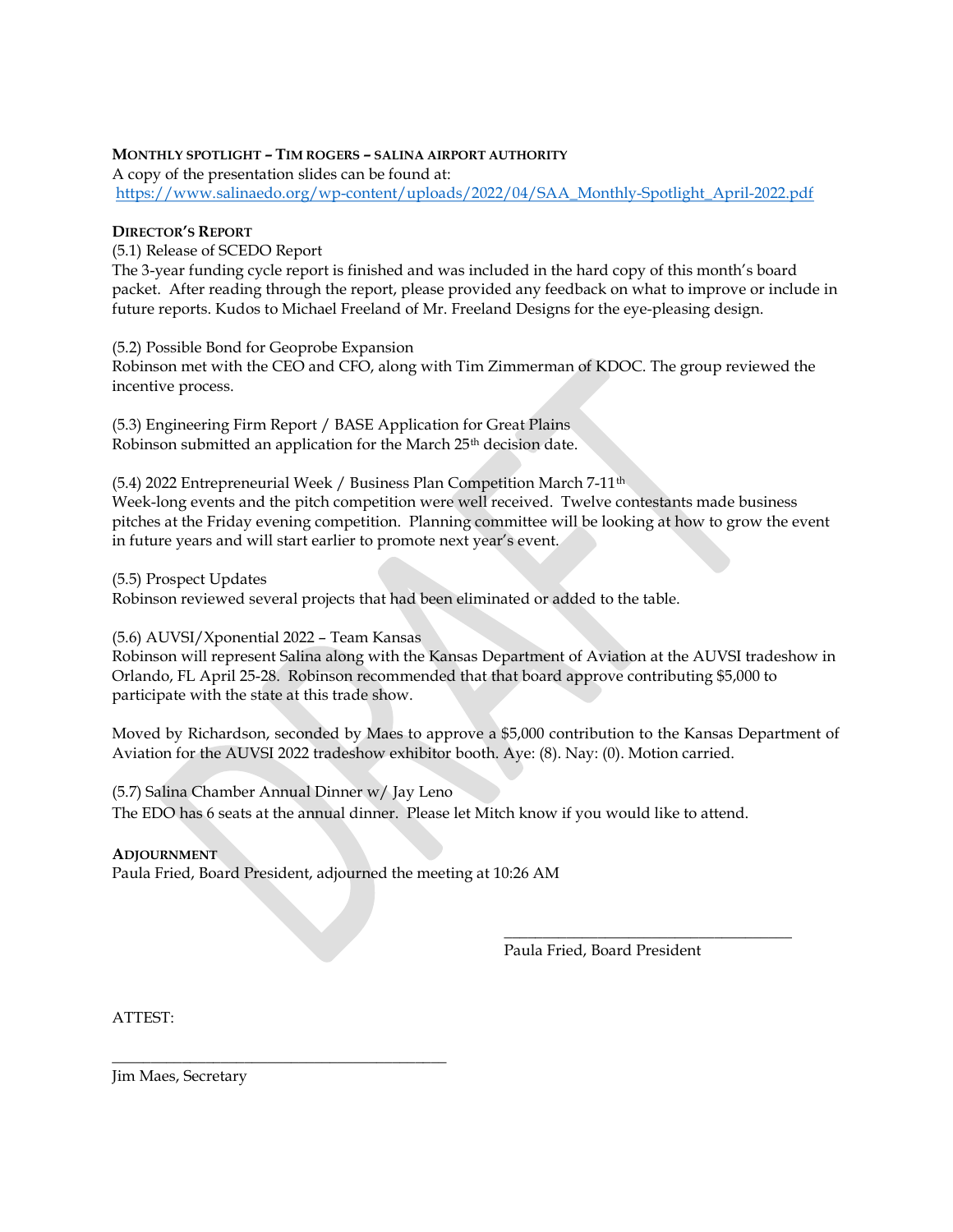|                                                                | Mar 31, 22              |
|----------------------------------------------------------------|-------------------------|
| <b>ASSETS</b>                                                  |                         |
| <b>Current Assets</b>                                          |                         |
| <b>Checking/Savings</b>                                        |                         |
| First Bank Kansas-Sweep Acct                                   | 156,832.56              |
| <b>First Bank Kansas</b>                                       | 69,373.15               |
| <b>Total Checking/Savings</b>                                  | 226,205.71              |
| <b>Other Current Assets</b><br><b>Prepaid Health Insurance</b> | -4,616.05               |
| <b>Total Other Current Assets</b>                              | -4,616.05               |
| <b>Total Current Assets</b>                                    | 221,589.66              |
| <b>Fixed Assets</b>                                            |                         |
| <b>Furniture and Equipment</b>                                 |                         |
| <b>Accumulated Depreciation - F&amp;E</b>                      | -6,397.60               |
| <b>Furniture and Equipment - Other</b>                         | 6,145.49                |
| <b>Total Furniture and Equipment</b>                           | -252.11                 |
| <b>Total Fixed Assets</b>                                      | -252.11                 |
| TOTAL ASSETS                                                   | 221,337.55              |
| LIABILITIES & EQUITY                                           |                         |
| <b>Liabilities</b>                                             |                         |
| <b>Current Liabilities</b>                                     |                         |
| <b>Accounts Payable</b>                                        |                         |
| <b>Accounts Payable</b>                                        | 259.79                  |
| <b>Total Accounts Payable</b>                                  | 259.79                  |
| <b>Credit Cards</b>                                            |                         |
| VISA - First Bank Kansas                                       | 820.82                  |
| <b>Total Credit Cards</b>                                      | 820.82                  |
| <b>Other Current Liabilities</b>                               |                         |
| <b>Payroll Liabilities</b>                                     |                         |
| <b>FICA Taxes</b>                                              | 500.67                  |
| <b>Medicare Taxes</b>                                          | 680.53                  |
| <b>Federal W/H Taxes</b>                                       | 4,249.12                |
| <b>State W/H Taxes</b>                                         | 406.45                  |
| <b>State Unemployment Taxes</b>                                | $-395.00$               |
| <b>Total Payroll Liabilities</b>                               | 5,441.77                |
| <b>Total Other Current Liabilities</b>                         | 5,441.77                |
| <b>Total Current Liabilities</b>                               | 6,522.38                |
| <b>Total Liabilities</b>                                       | 6,522.38                |
|                                                                |                         |
| Equity<br><b>Net Assets w/ Donor Restriction</b>               |                         |
| <b>Retained Earnings</b>                                       | 20,000.00<br>199,273.98 |
| <b>Net Income</b>                                              | $-4,458.81$             |
|                                                                |                         |
| <b>Total Equity</b>                                            | 214,815.17              |
| TOTAL LIABILITIES & EQUITY                                     | 221,337.55              |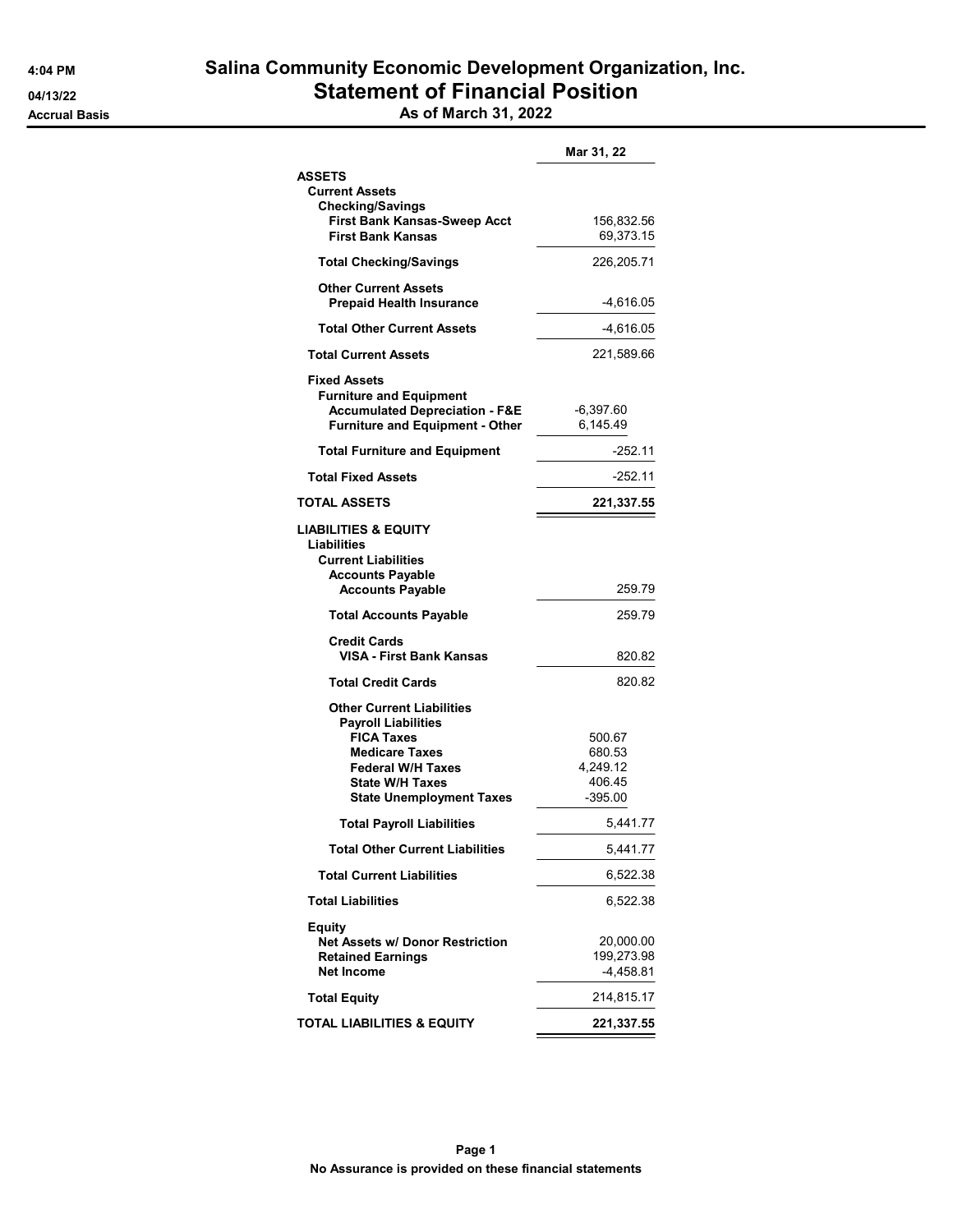# 4:03 PM Salina Community Economic Development Organization, Inc. 04/13/22 Statement of Activities w/Prev Year Comparison

Accrual Basis March 2022

|                                                               | <b>Mar 22</b>       | Mar 21       | % Change         |
|---------------------------------------------------------------|---------------------|--------------|------------------|
| <b>Ordinary Income/Expense</b>                                |                     |              |                  |
| Income<br><b>Start Up Salina Income</b><br><b>Investments</b> | 16,000.00           | 0.00         | 100.0%           |
| Interest-Savings, Short-term CD                               | 36.03               | 59.08        | $-39.0%$         |
| <b>Total Investments</b>                                      | 36.03               | 59.08        | $-39.0%$         |
| <b>Member Contributions</b>                                   | 68,750.00           | 0.00         | 100.0%           |
| <b>Total Income</b>                                           | 84,786.03           | 59.08        | 143,410.6%       |
| <b>Gross Profit</b>                                           | 84,786.03           | 59.08        | 143,410.6%       |
| <b>Expense</b>                                                |                     |              |                  |
| <b>Business Expenses</b>                                      |                     |              |                  |
| <b>Marketing Events</b>                                       | 3,020.00            | 0.00         | 100.0%           |
| <b>Miscellaneous Expense</b>                                  | 15.30               | 20.00        | $-23.5%$         |
| <b>Total Business Expenses</b>                                | 3,035.30            | 20.00        | 15,076.5%        |
| <b>Contract Services</b>                                      |                     |              |                  |
| <b>Accounting Fees</b>                                        | 216.60              | 205.00       | 5.7%             |
| <b>Outside Contract Services</b>                              | 1,524.89            | 0.00         | 100.0%           |
| <b>Total Contract Services</b>                                | 1,741.49            | 205.00       | 749.5%           |
|                                                               |                     |              |                  |
| <b>Operations</b>                                             |                     |              |                  |
| <b>StartUp Salina Expenses</b><br><b>Donations</b>            | 16,608.52<br>100.00 | 0.00<br>0.00 | 100.0%<br>100.0% |
| <b>Advertising/Promotion</b>                                  | 5,950.00            | 65.00        | 9.053.9%         |
| Books, Subscriptions, Refere                                  | 10.91               | 0.00         | 100.0%           |
| <b>Printing and Copying</b>                                   | 273.13              | 0.00         | 100.0%           |
| <b>Supplies</b>                                               | 181.08              | 99.06        | 82.8%            |
| Telephone, Telecommunicatio                                   | 180.41              | 158.56       | 13.8%            |
| <b>Total Operations</b>                                       | 23,304.05           | 322.62       | 7,123.4%         |
|                                                               |                     |              |                  |
| <b>Other Types of Expenses</b><br>Depreciation                | 34.08               | 125.26       | -72.8%           |
| Insurance - Liability, D and O                                | 0.00                | 0.00         | $0.0\%$          |
| <b>Other Costs</b>                                            | 0.00                | 7.30         | $-100.0%$        |
| <b>Total Other Types of Expenses</b>                          | 34.08               | 132.56       | $-74.3%$         |
|                                                               |                     |              |                  |
| <b>Payroll Expenses</b><br><b>Retirement Contribution</b>     | 2,773.70            | 2,763.17     | 0.4%             |
| <b>Employee Health Ins</b>                                    | 520.21              | 419.19       | 24.1%            |
| Director Health & Life Ins                                    | 843.65              | 672.40       | 25.5%            |
| <b>Car Allowance</b>                                          | 750.00              | 500.00       | 50.0%            |
| <b>Payroll Taxes</b>                                          | 1,812.39            | 1,040.73     | 74.2%            |
| <b>Wages &amp; Salaries</b>                                   | 20,441.37           | 13,104.19    | 56.0%            |
| <b>Total Payroll Expenses</b>                                 | 27,141.32           | 18,499.68    | 46.7%            |
|                                                               |                     |              |                  |
| <b>Travel and Meetings</b><br>Meals                           | 193.97              | 14.30        | 1,256.4%         |
| Conference, Convention, Meet                                  | 25.63               | 0.00         | 100.0%           |
|                                                               |                     |              |                  |
| <b>Total Travel and Meetings</b>                              | 219.60              | 14.30        | 1,435.7%         |
| <b>Total Expense</b>                                          | 55,475.84           | 19,194.16    | 189.0%           |
| <b>Net Ordinary Income</b>                                    | 29,310.19           | -19,135.08   | 253.2%           |
| Net Income                                                    | 29,310.19           | $-19,135.08$ | 253.2%           |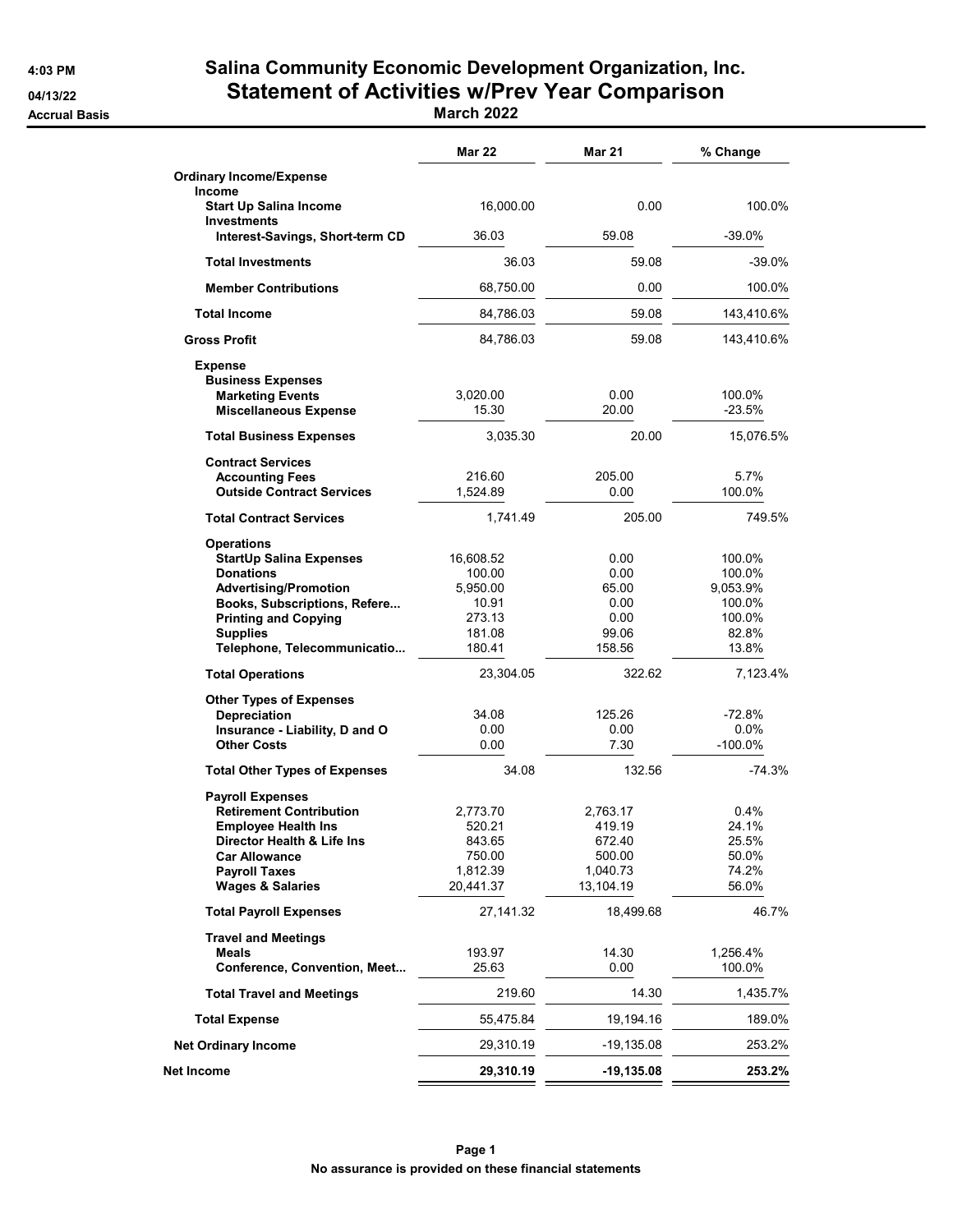## **Salina Community Economic Development Organization, Inc. Statement of Activities w/Prev Year Budget Comparison March 2022**

|                                                                      | <b>Actual</b>     | Actual        | <b>Actual</b>            | Actual         | <b>Budget YTD</b> |
|----------------------------------------------------------------------|-------------------|---------------|--------------------------|----------------|-------------------|
|                                                                      | <b>March 2022</b> | March 2021    | Jan - March 22           | Jan - March 21 | Jan - March 22    |
| <b>Ordinary Income/Expense</b>                                       |                   |               |                          |                |                   |
| Income                                                               |                   |               |                          |                |                   |
| <b>Start up Salina Income</b>                                        | 16,000.00         |               | 16,000.00                |                |                   |
| <b>Marketing Events Sponsorships</b>                                 |                   |               |                          |                |                   |
| <b>Member Contributions</b>                                          | 68,750.00         |               | 90,000.00                | 72,750.00      | 90,000.00         |
| Investments-Interest                                                 | 36.03             | 59.08         | 102.94                   | 176.35         | 375.00            |
| Pass Through Income                                                  |                   |               |                          |                |                   |
| <b>Miscellaneous Revenue</b>                                         |                   |               |                          |                |                   |
| Grants                                                               |                   |               |                          |                |                   |
| <b>Total Income</b>                                                  | 84,786.03         | 59.08         | 106,102.94               | 72,926.35      | 90,375.00         |
| <b>Gross Profit</b>                                                  | 84,786.03         | 59.08         | 106,102.94               | 72,926.35      | 90,375.00         |
| <b>Expense</b>                                                       |                   |               |                          |                |                   |
| <b>Business Expenses</b>                                             |                   |               |                          |                |                   |
| <b>Pass Through Payments</b>                                         |                   |               |                          |                |                   |
| <b>Memberships</b>                                                   |                   |               | 300.00                   |                | 625.00            |
| <b>Marketing Events</b>                                              | 3,020.00          |               | 3,569.77                 |                | 2,500.00          |
| <b>Miscellaneous Expense</b>                                         | 15.30             | 20.00         | 15.30                    | 60.00          | 125.00            |
| <b>Business Registration Fees</b>                                    |                   | ä,            |                          | ÷.             | 10.00             |
| <b>Total Business Expenses</b>                                       | 3,035.30          | 20.00         | 3,885.07                 | 60.00          | 3,260.00          |
| <b>Contract Services</b>                                             |                   |               |                          |                |                   |
| <b>Accounting Fees</b>                                               | 216.60            | 205.00        | 1,001.23                 | 1,161.28       | 3,000.00          |
| <b>Outside Contract Services</b><br><b>Contract Services - Other</b> | 1,524.89          |               | 9,000.00                 |                | 637.50            |
| <b>Total Contract Services</b>                                       | 1,741.49          | 205.00        | 10,001.23                | 1,161.28       | 3,637.50          |
| <b>Facilities &amp; Equipment</b>                                    |                   |               |                          |                |                   |
| <b>Computer Replacement</b>                                          |                   |               |                          |                | 375.00            |
| <b>Office Equipment</b>                                              |                   |               |                          |                | 212.50            |
| <b>Total Facilities &amp; Equipment</b>                              |                   |               | $\overline{\phantom{a}}$ |                | 587.50            |
| Operations                                                           |                   |               |                          |                |                   |
| <b>StartUp Salina Expenses</b>                                       | 16,608.52         |               | 16,692.57                |                | 1,000.00          |
| <b>Donations (Outgoing Board Recognition)</b>                        | 100.00            |               | 100.00                   |                | 37.50             |
| <b>Dues &amp; Subscriptions</b>                                      |                   |               | 195.00                   | 699.00         | 750.00            |
| <b>Training Fees</b>                                                 |                   |               |                          |                | 250.00            |
| <b>Advertising/Promotion</b>                                         | 5,950.00          | 65.00         | 9,399.36                 | 8,238.40       | 6,500.00          |
| <b>Repairs &amp; Maintenance</b>                                     |                   |               |                          | ÷,             | 125.00            |
| Books, Subscriptions, Reference                                      | 10.91             |               | 3,300.00                 | 3,182.70       | 1,000.00          |
| Postage, Mailing Service                                             |                   |               |                          | ÷,             | 52.50             |
| <b>Printing and Copying</b>                                          | 273.13            |               | 273.13                   | 7.04           | 300.00            |
| <b>Supplies</b>                                                      | 181.08            | 99.06         | 812.58                   | 169.90         | 750.00            |
| Telephone, Telecommunications                                        | 180.41            | 158.56        | 690.31                   | 634.28         | 875.00            |
| <b>Total Operations</b>                                              | 23,304.05         | 322.62        | 31,462.95                | 12,931.32      | 11,640.00         |
| <b>Other Types of Expenses</b>                                       |                   |               |                          |                |                   |
|                                                                      |                   |               |                          |                |                   |
| <b>Taxes &amp; Licenses</b>                                          |                   |               |                          |                |                   |
| Depreciation                                                         | 34.08             | 125.26        | 102.24                   | 375.78         | 250.00            |
| <b>Other Costs</b>                                                   |                   | 7.30          | $\overline{\phantom{a}}$ | 20.86          | 62.50             |
| Insurance - Liability, D and O                                       |                   | $\frac{1}{2}$ | 343.50                   | 351.50         | 1,500.00          |
| <b>Total Other Types of Expenses</b>                                 | 34.08             | 132.56        | 445.74                   | 748.14         | 1,812.50          |
| <b>Payroll Expenses</b>                                              |                   |               |                          |                |                   |
| <b>Retirement Contribution</b>                                       | 2,773.70          | 2,763.17      | 2,773.70                 | 2,763.17       | 3,000.00          |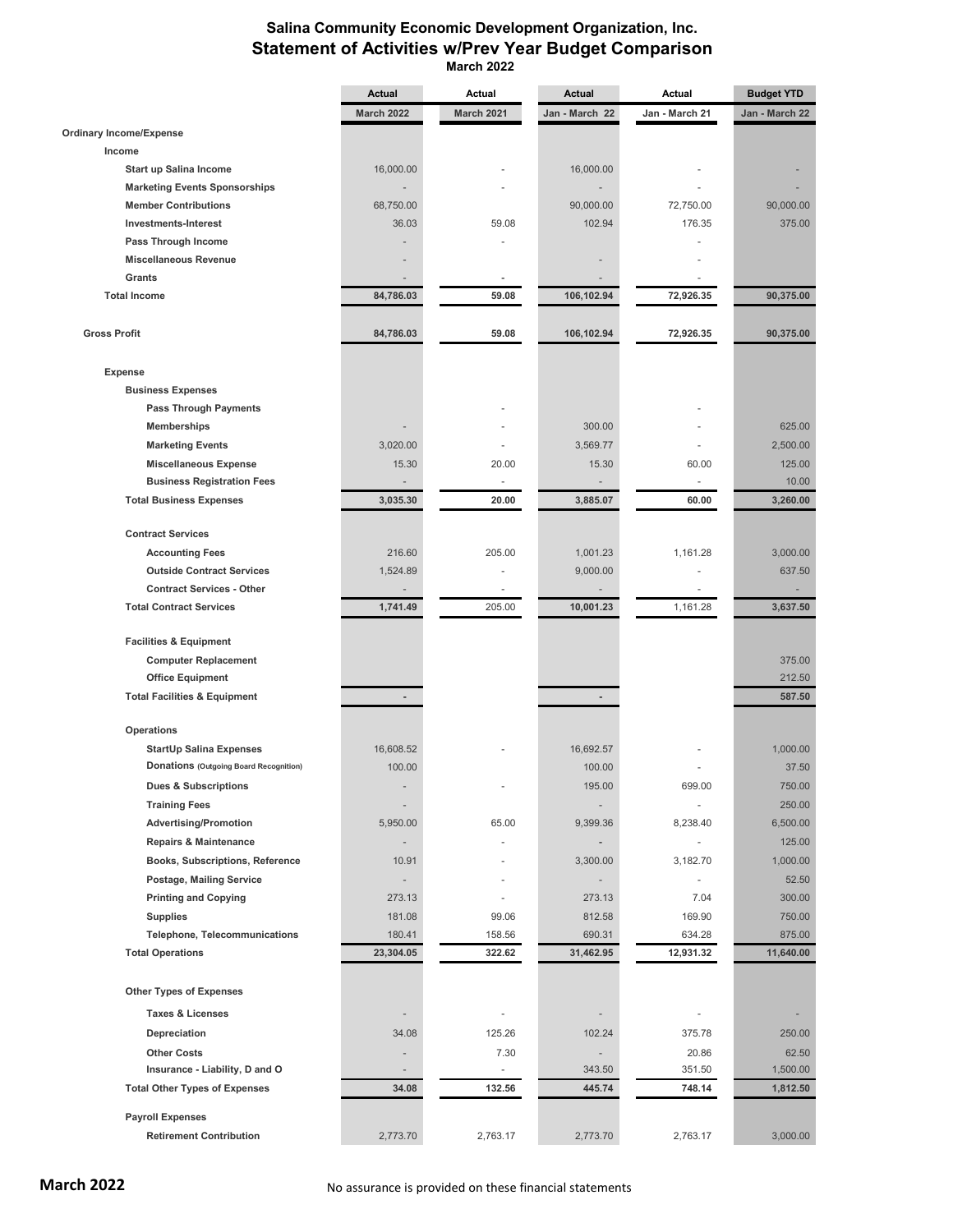## **Salina Community Economic Development Organization, Inc. Statement of Activities w/Prev Year Budget Comparison March 2022**

|                                        | <b>Actual</b>     | Actual         | <b>Actual</b>            | Actual         | <b>Budget YTD</b> |
|----------------------------------------|-------------------|----------------|--------------------------|----------------|-------------------|
|                                        | <b>March 2022</b> | March 2021     | Jan - March 22           | Jan - March 21 | Jan - March 22    |
| <b>Director Relocation Expense</b>     |                   |                |                          |                |                   |
| <b>Employee Health Ins</b>             | 520.21            | 419.19         | 3,180.63                 | 1,257.57       | 1,750.00          |
| Director Health & Life Ins             | 843.65            | 672.40         | 5,151.21                 | 2.017.20       | 3,000.00          |
| <b>Car Allowance</b>                   | 750.00            | 500.00         | 1,750.00                 | 1,500.00       | 1,500.00          |
| <b>Payroll Taxes</b>                   | 1,812.39          | 1,040.73       | 3,953.89                 | 3,122.17       | 3,687.50          |
| <b>Wages &amp; Salaries</b>            | 20,441.37         | 13,104.19      | 47,434.83                | 39,312.55      | 45,000.00         |
| <b>Total Payroll Expenses</b>          | 27,141.32         | 18,499.68      | 64,244.26                | 49,972.66      | 57,937.50         |
| <b>Travel and Meetings</b>             |                   |                |                          |                |                   |
| <b>Meals</b>                           | 193.97            | 14.30          | 365.60                   | 14.30          | 1,250.00          |
| <b>Conference, Convention, Meeting</b> | 25.63             | $\blacksquare$ | 25.63                    |                | 625.00            |
| <b>Travel</b>                          |                   | ٠              | 131.27                   |                | 2,875.00          |
| <b>Travel and Meetings - Other</b>     |                   |                | $\overline{\phantom{a}}$ |                | 250.00            |
| <b>Total Travel and Meetings</b>       | 219.60            | 14.30          | 522.50                   | 14.30          | 5,000.00          |
| <b>Total Expense</b>                   | 55,475.84         | 19,194.16      | 110,561.75               | 64,887.70      | 83,875.00         |
| <b>Net Ordinary Income</b>             | 29,310.19         | (19, 135.08)   | (4,458.81)               | 8,038.65       | 6,500.00          |
| Net Income                             | 29,310.19         | (19, 135.08)   | (4,458.81)               | 8,038.65       | 6,500.00          |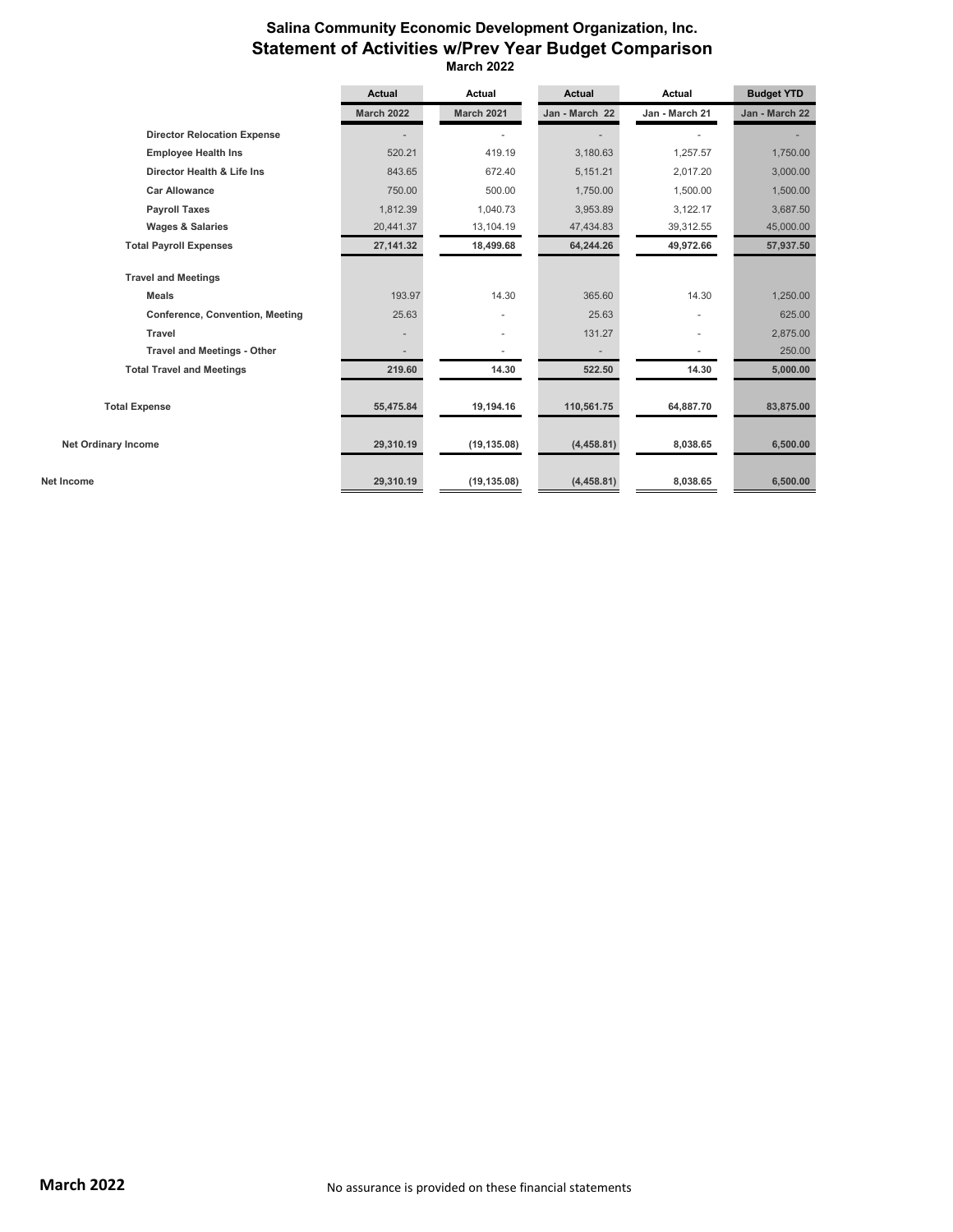**2:51 PM 04/13/22**

|                                 | <b>Type</b>                  | <b>Date</b> | <b>Num</b> | <b>March 2022</b><br><b>Memo</b>                                                                             | <b>Account</b>           | <b>Split</b>                       | <b>Amount</b> |
|---------------------------------|------------------------------|-------------|------------|--------------------------------------------------------------------------------------------------------------|--------------------------|------------------------------------|---------------|
| <b>Adobe</b>                    |                              |             |            |                                                                                                              |                          |                                    |               |
|                                 | <b>Credit Card</b><br>Charge | 03/06/2022  |            | Monthly Adobe Acct                                                                                           | VISA - First Bank Kansas | Books, Subscriptions,<br>Reference | $-10.91$      |
| <b>Blue Skye Brewery</b>        |                              |             |            |                                                                                                              |                          |                                    |               |
|                                 | <b>Credit Card</b><br>Charge | 03/23/2022  |            | Meeting Meal - Temple Fundraising<br><b>Committee Meeting</b>                                                | VISA - First Bank Kansas | Meals                              | $-55.98$      |
| <b>Breasy Apparel</b>           |                              |             |            |                                                                                                              |                          |                                    |               |
|                                 | Bill                         | 03/16/2022  |            | Charlie Walker Pitch Challenge 2022 - 3rd<br><b>Place Award</b><br>Charlie Walker Pitch Challenge 2022 - 3rd | <b>Accounts Payable</b>  | StartUp Salina Expenses            | $-3,000.00$   |
|                                 | <b>Bill Pmt -Check</b>       | 03/16/2022  | 2680       | <b>Place Award</b>                                                                                           | <b>First Bank Kansas</b> | <b>Accounts Payable</b>            | $-3,000.00$   |
| <b>Club Car Wash</b>            |                              |             |            |                                                                                                              |                          |                                    |               |
|                                 | <b>Credit Card</b><br>Charge | 03/31/2022  |            |                                                                                                              | VISA - First Bank Kansas | Miscellaneous Expense              | $-15.30$      |
| <b>Conway Data Inc</b>          |                              |             |            |                                                                                                              |                          |                                    |               |
|                                 | Bill                         | 03/14/2022  |            | 1/2 Page Ad - 2022 KS Econ Dev Guide                                                                         | <b>Accounts Payable</b>  | Advertising/Promotion              | $-3,200.00$   |
|                                 | <b>Bill Pmt -Check</b>       | 03/14/2022  | 2675       | 1/2 Page Ad - 2022 KS Econ Dev Guide                                                                         | <b>First Bank Kansas</b> | <b>Accounts Payable</b>            | $-3,200.00$   |
| <b>Cox Business</b>             |                              |             |            |                                                                                                              |                          |                                    |               |
|                                 | Bill                         | 03/17/2022  |            | Phone Service - March 2022                                                                                   | <b>Accounts Payable</b>  | Telephone,<br>Telecommunications   | $-67.37$      |
|                                 | <b>Bill Pmt -Check</b>       | 03/17/2022  | 2686       | Phone Service - March 2022                                                                                   | <b>First Bank Kansas</b> | <b>Accounts Payable</b>            | $-67.37$      |
| <b>Dillons</b>                  |                              |             |            |                                                                                                              |                          |                                    |               |
|                                 | <b>Credit Card</b><br>Charge | 03/09/2022  |            | Meeting Snacks - Entrepreneurial Week<br>Activities                                                          | VISA - First Bank Kansas | StartUp Salina Expenses            | $-73.19$      |
| Group C Media, Inc.             |                              |             |            |                                                                                                              |                          |                                    |               |
|                                 | Bill                         | 03/14/2022  |            | 1/2 Page Ad Space - Business Facilities -<br>January 2022 Issue<br>1/2 Page Ad Space - Business Facilities - | <b>Accounts Payable</b>  | Advertising/Promotion              | $-2,750.00$   |
|                                 | <b>Bill Pmt - Check</b>      | 03/14/2022  | 2674       | January 2022 Issue                                                                                           | <b>First Bank Kansas</b> | <b>Accounts Payable</b>            | $-2,750.00$   |
| <b>Hickory Hut</b>              |                              |             |            |                                                                                                              |                          |                                    |               |
|                                 | <b>Credit Card</b><br>Charge | 03/01/2022  |            | <b>Meeting Meal</b>                                                                                          | VISA - First Bank Kansas | Meals                              | $-19.98$      |
| <b>Internal Revenue Service</b> |                              |             |            |                                                                                                              |                          |                                    |               |
|                                 | Check                        | 03/09/2022  |            | 941 Employers Federal Tax Q1/2022                                                                            | <b>First Bank Kansas</b> | -SPLIT-                            | $-2,214.94$   |
|                                 | Check                        | 03/23/2022  |            | Payment                                                                                                      | <b>First Bank Kansas</b> | -SPLIT-                            | $-2,214.94$   |
|                                 | Check                        | 03/30/2022  |            | 941 Employers Fedral Tax Q1/2022                                                                             | First Bank Kansas        | -SPLIT-                            | $-458.13$     |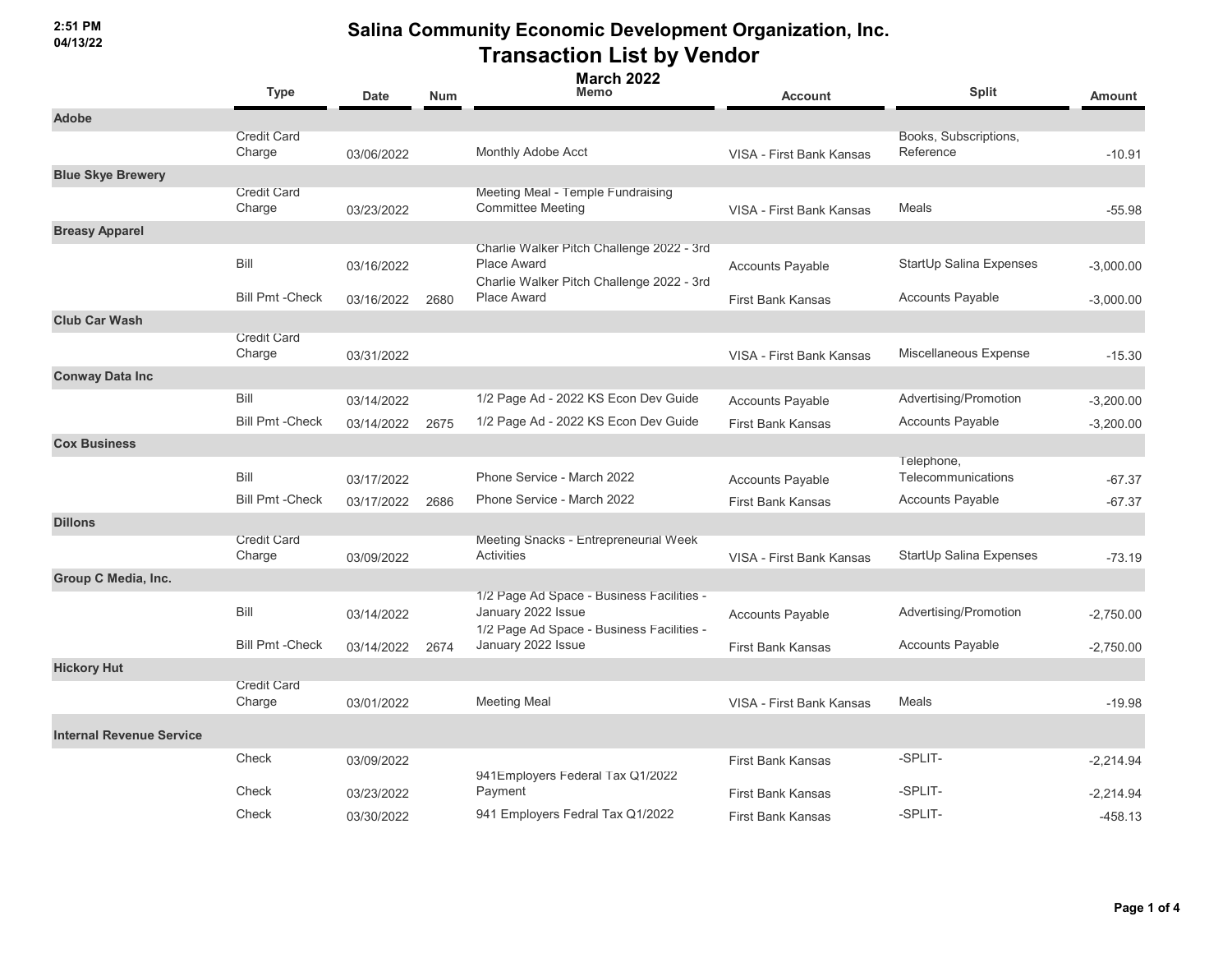**2:51 PM 04/13/22**

|                                               | <b>Type</b>                  | <b>Date</b> | <b>Num</b> | <b>March 2022</b><br>Memo                                                                                    | <b>Account</b>           | <b>Split</b>                         | Amount      |
|-----------------------------------------------|------------------------------|-------------|------------|--------------------------------------------------------------------------------------------------------------|--------------------------|--------------------------------------|-------------|
| <b>Joyful Noise Studios LLC</b>               |                              |             |            |                                                                                                              |                          |                                      |             |
|                                               | Bill                         | 03/16/2022  |            | Charlie Walker Pitch Challenge 2022 - 1st<br><b>Place Award</b><br>Charlie Walker Pitch Challenge 2022 - 1st | <b>Accounts Payable</b>  | StartUp Salina Expenses              | $-8,000.00$ |
|                                               | <b>Bill Pmt - Check</b>      | 03/16/2022  | 2678       | <b>Place Award</b>                                                                                           | <b>First Bank Kansas</b> | Accounts Payable                     | $-8,000.00$ |
| <b>Kansas Department of</b><br><b>Revenue</b> |                              |             |            |                                                                                                              |                          |                                      |             |
|                                               | Check                        | 03/10/2022  |            | Conf # 2047-AN66-56YG                                                                                        | <b>First Bank Kansas</b> | State W/H Taxes                      | $-347.00$   |
|                                               | Check                        | 03/25/2022  |            | Conf # 2061-P5T6-2C58                                                                                        | <b>First Bank Kansas</b> | State W/H Taxes                      | $-347.00$   |
| Kansas.Gov                                    |                              |             |            |                                                                                                              |                          |                                      |             |
|                                               | <b>Credit Card</b><br>Charge | 03/10/2022  |            | KDOC-To The Stars Registration                                                                               | VISA - First Bank Kansas | Conference, Conventions,<br>Meetings | $-25.63$    |
| <b>Kid's Creative Corners LLC</b>             |                              |             |            |                                                                                                              |                          |                                      |             |
|                                               | Bill                         | 03/16/2022  |            | Charlie Walker Pitch Challenge 2022 -<br>2nd Place Award<br>Charlie Walker Pitch Challenge 2022 -            | <b>Accounts Payable</b>  | StartUp Salina Expenses              | $-5,000.00$ |
|                                               | <b>Bill Pmt - Check</b>      | 03/16/2022  | 2679       | 2nd Place Award                                                                                              | <b>First Bank Kansas</b> | <b>Accounts Payable</b>              | $-5,000.00$ |
| <b>Martinelli's</b>                           |                              |             |            |                                                                                                              |                          |                                      |             |
|                                               | <b>Credit Card</b><br>Charge | 03/06/2022  |            | Meeting Meal - Child Care Meeting                                                                            | VISA - First Bank Kansas | Meals                                | $-85.23$    |
| <b>Mokas</b>                                  |                              |             |            |                                                                                                              |                          |                                      |             |
|                                               | <b>Credit Card</b><br>Charge | 03/03/2022  |            | Meeting Meal - LOPE Breakfast Meeting                                                                        | VISA - First Bank Kansas | Meals                                | $-9.81$     |
| <b>Mr. Freeland Design</b>                    |                              |             |            |                                                                                                              |                          |                                      |             |
|                                               | <b>Bill Pmt - Check</b>      | 03/14/2022  | 2671       | Funding Cycle Report Design -                                                                                | <b>First Bank Kansas</b> | <b>Accounts Payable</b>              | $-950.00$   |
| Philadelphia Insurance<br><b>Companies</b>    |                              |             |            |                                                                                                              |                          |                                      |             |
|                                               | Check                        | 03/09/2022  | <b>ACH</b> |                                                                                                              | <b>First Bank Kansas</b> | Insurance - Liability, D and O       | $-3,055.00$ |
| <b>Pronto Print</b>                           |                              |             |            |                                                                                                              |                          |                                      |             |
|                                               | Bill                         | 03/31/2022  |            | Printing-100 Funding Cycle Report                                                                            | <b>Accounts Payable</b>  | Printing and Copying                 | $-273.13$   |
| Quill                                         |                              |             |            |                                                                                                              |                          |                                      |             |
|                                               | Bill                         | 03/31/2022  |            | Office Supplies - Cyan Ink, White 9x12<br>Envelopes, Notebooks, Sheet Protectors                             | <b>Accounts Payable</b>  | Supplies                             | $-181.08$   |
| <b>Robin Vanatta</b>                          |                              |             |            |                                                                                                              |                          |                                      |             |
|                                               | Bill                         | 03/17/2022  |            | Cell Phone Reimbursement - March 2022                                                                        | <b>Accounts Payable</b>  | Telephone,<br>Telecommunications     | $-40.00$    |
|                                               | <b>Bill Pmt - Check</b>      | 03/17/2022  | 2684       | Cell Phone Reimbursement - March 2022                                                                        | First Bank Kansas        | <b>Accounts Payable</b>              | $-40.00$    |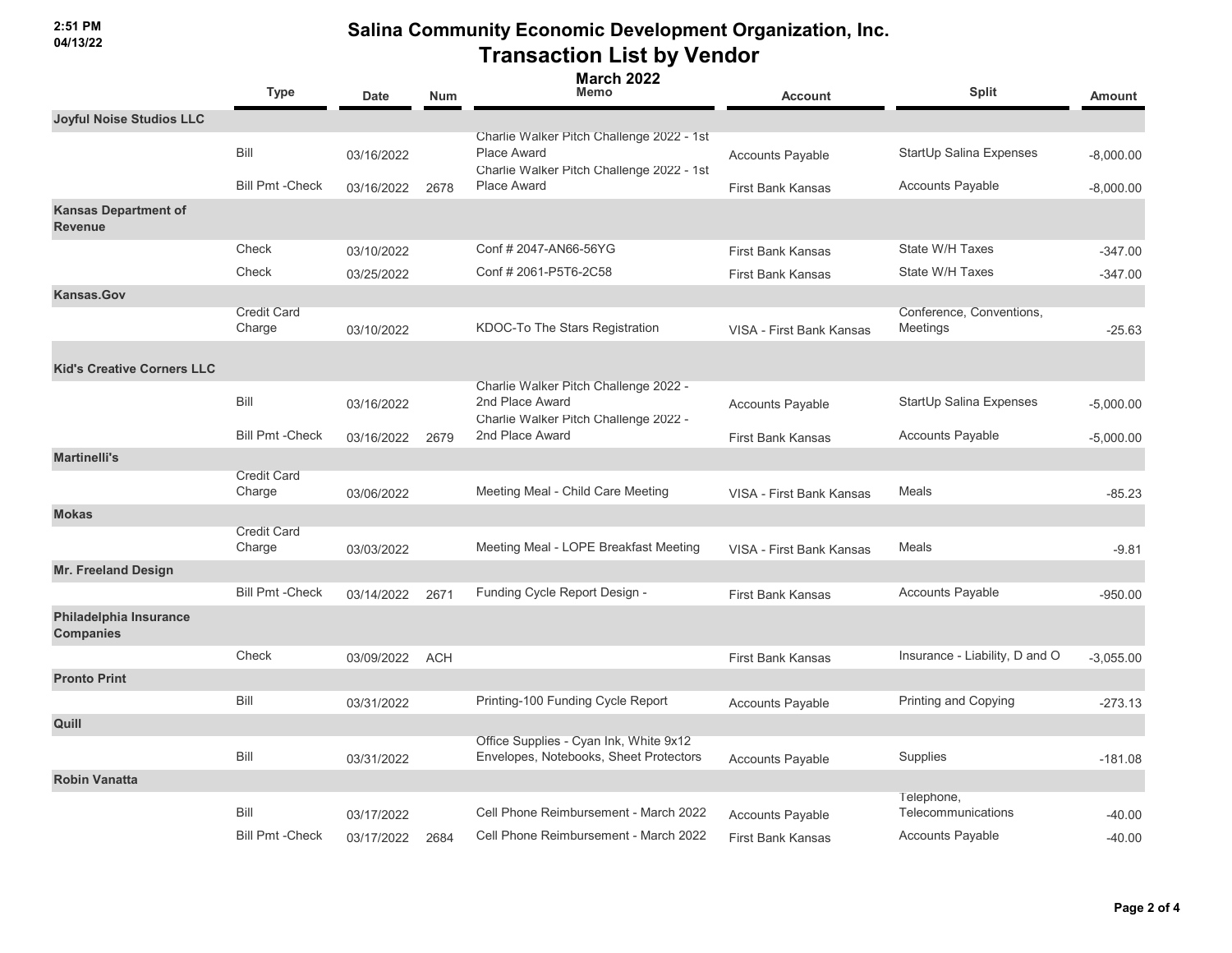**2:51 PM 04/13/22**

|                                                           | Type                         | <b>Date</b> | <b>Num</b> | <b>March 2022</b><br>Memo                                                                   | <b>Account</b>           | <b>Split</b>            | <b>Amount</b> |
|-----------------------------------------------------------|------------------------------|-------------|------------|---------------------------------------------------------------------------------------------|--------------------------|-------------------------|---------------|
| <b>Robinson, Mitch</b>                                    |                              |             |            |                                                                                             |                          |                         |               |
|                                                           | Check                        | 03/04/2022  | 2088       | Payroll ending 3/2/2022                                                                     | <b>First Bank Kansas</b> | -SPLIT-<br>Telephone,   | $-3,893.95$   |
|                                                           | Bill                         | 03/17/2022  |            | Cell Phone Reimbursement - March 2022                                                       | <b>Accounts Payable</b>  | Telecommunications      | $-40.00$      |
|                                                           | <b>Bill Pmt - Check</b>      | 03/17/2022  | 2683       | Cell Phone Reimbursement - March 2022                                                       | <b>First Bank Kansas</b> | <b>Accounts Payable</b> | $-40.00$      |
|                                                           | Check                        | 03/18/2022  | 2090       | Payroll ending 3/16/2022                                                                    | <b>First Bank Kansas</b> | -SPLIT-                 | $-3,893.96$   |
|                                                           | Check                        | 03/24/2022  | 2681       | 1st QTR 2022 Retirement Payment                                                             | <b>First Bank Kansas</b> | -SPLIT-                 | $-2,242.00$   |
|                                                           | Check                        | 03/30/2022  | 2092       | payroll ending 3/30/2022                                                                    | <b>First Bank Kansas</b> | -SPLIT-                 | $-3,893.96$   |
| Salina Area Chamber of<br><b>Commerce</b>                 |                              |             |            |                                                                                             |                          |                         |               |
|                                                           | Bill                         | 03/17/2022  |            | 2022 Annual Membership Meeting - 8<br><b>Tickets</b><br>2022 Annual Membership Meeting - 8  | <b>Accounts Payable</b>  | <b>Marketing Events</b> | $-520.00$     |
|                                                           | <b>Bill Pmt - Check</b>      | 03/17/2022  | 2685       | <b>Tickets</b>                                                                              | <b>First Bank Kansas</b> | <b>Accounts Payable</b> | $-520.00$     |
|                                                           | <b>Bill Pmt - Check</b>      | 03/31/2022  | 2692       | Internet - 2nd QTR 2022                                                                     | <b>First Bank Kansas</b> | <b>Accounts Payable</b> | $-150.00$     |
| <b>Salina Art Center</b>                                  |                              |             |            |                                                                                             |                          |                         |               |
|                                                           | Bill                         | 03/14/2022  |            | Outgoing Board Recognition - John Gunn                                                      | <b>Accounts Payable</b>  | Donations               | $-50.00$      |
|                                                           | <b>Bill Pmt - Check</b>      | 03/14/2022  | 2672       | Outgoing Board Recognition - John Gunn                                                      | <b>First Bank Kansas</b> | <b>Accounts Payable</b> | $-50.00$      |
| <b>SM Hanson Music</b>                                    |                              |             |            |                                                                                             |                          |                         |               |
|                                                           | <b>Credit Card</b><br>Charge | 03/07/2022  |            | Sound System Rental - Entrepreneurial<br><b>Week Acitivites</b>                             | VISA - First Bank Kansas | StartUp Salina Expenses | $-535.33$     |
| <b>Southeast of Saline</b><br><b>Education Foundation</b> |                              |             |            |                                                                                             |                          |                         |               |
|                                                           | Bill                         | 03/14/2022  |            | Outgoing Board Recognition - Cheryl<br>Murray<br><b>Outgoing Board Recognition - Cheryl</b> | <b>Accounts Payable</b>  | Donations               | $-50.00$      |
|                                                           | <b>Bill Pmt - Check</b>      | 03/14/2022  | 2673       | Murray                                                                                      | <b>First Bank Kansas</b> | <b>Accounts Payable</b> | $-50.00$      |
| <b>SS&amp;C Solutions Inc</b>                             |                              |             |            |                                                                                             |                          |                         |               |
|                                                           | Bill                         | 03/31/2022  |            | Payroll and Payroll Tax Prep - March 2022                                                   | <b>Accounts Payable</b>  | <b>Accounting Fees</b>  | $-216.60$     |
|                                                           | <b>Bill Pmt - Check</b>      | 03/31/2022  | 2687       | Payroll and Payroll Tax Prep - March 2022                                                   | <b>First Bank Kansas</b> | <b>Accounts Payable</b> | $-216.60$     |
| <b>Starbucks</b>                                          |                              |             |            |                                                                                             |                          |                         |               |
|                                                           | <b>Credit Card</b><br>Charge | 03/11/2022  |            | <b>Meeting Meal</b>                                                                         | VISA - First Bank Kansas | Meals                   | $-22.97$      |
| <b>Team Kansas</b>                                        |                              |             |            |                                                                                             |                          |                         |               |
|                                                           | Bill                         | 03/14/2022  |            | Team Kansas 2022 Pledge Contribution<br>VOID: Team Kansas 2022 Pledge                       | <b>Accounts Payable</b>  | <b>Marketing Events</b> | $-2,500.00$   |
|                                                           | <b>Bill Pmt - Check</b>      | 03/14/2022  | 2676       | Contribution                                                                                | <b>First Bank Kansas</b> | <b>Accounts Payable</b> | 0.00          |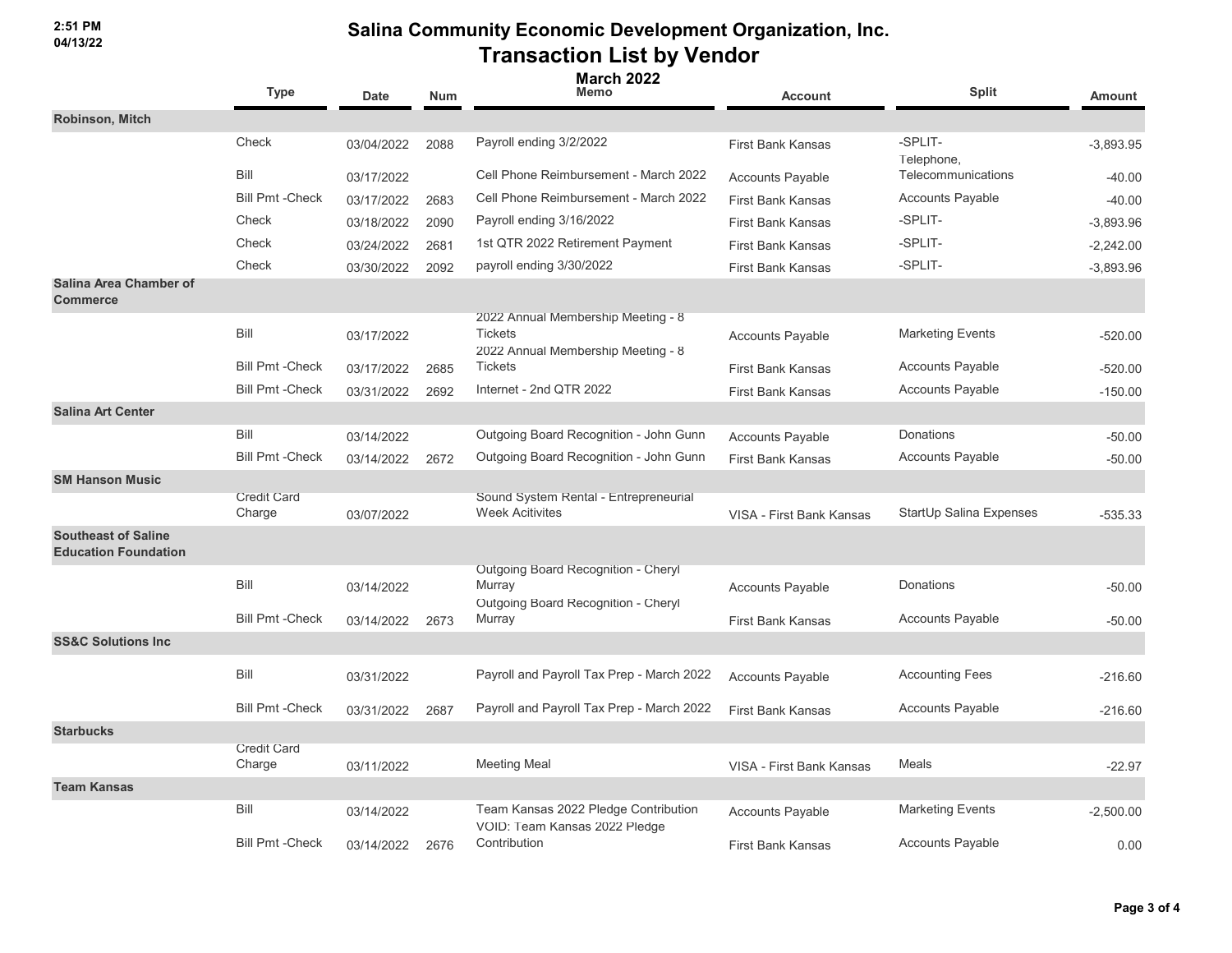|                          | <b>Type</b>                                        | <b>March 2022</b><br>Memo<br><b>Num</b><br>Date |      |                                                                          | <b>Account</b>           | <b>Split</b>                                          | <b>Amount</b> |  |
|--------------------------|----------------------------------------------------|-------------------------------------------------|------|--------------------------------------------------------------------------|--------------------------|-------------------------------------------------------|---------------|--|
|                          | <b>Bill Pmt - Check</b>                            | 03/14/2022                                      | 2677 | Team Kansas 2022 Pledge Contribution                                     | <b>First Bank Kansas</b> | <b>Accounts Payable</b>                               | $-2,500.00$   |  |
| <b>TranSystems</b>       |                                                    |                                                 |      |                                                                          |                          |                                                       |               |  |
|                          | Bill                                               | 03/31/2022                                      |      | <b>Contract Services - Salina-Great Plains</b><br><b>UP Coordination</b> | <b>Accounts Payable</b>  | <b>Outside Contract Services</b>                      | $-1,524.89$   |  |
| Visa - First Bank Kansas |                                                    |                                                 |      |                                                                          |                          |                                                       |               |  |
|                          | Bill                                               | 03/04/2022                                      |      | VISA Charges - February 2022                                             | <b>Accounts Payable</b>  | VISA - First Bank Kansas                              | $-332.77$     |  |
|                          | <b>Bill Pmt -Check</b>                             | 03/31/2022                                      | 2691 | VISA Charges - March 2022                                                | <b>First Bank Kansas</b> | <b>Accounts Payable</b>                               | $-887.37$     |  |
| Zoom.US                  |                                                    |                                                 |      |                                                                          |                          |                                                       |               |  |
|                          | <b>Credit Card</b><br>Charge<br><b>Credit Card</b> | 03/03/2022                                      |      | Monthly Zoom Acct - Executive Director                                   | VISA - First Bank Kansas | Telephone,<br><b>Telecommunications</b><br>Telephone, | $-16.52$      |  |
|                          | Charge                                             | 03/06/2022                                      |      | Zoom Montly Acct - Admin Assistant                                       | VISA - First Bank Kansas | Telecommunications                                    | $-16.52$      |  |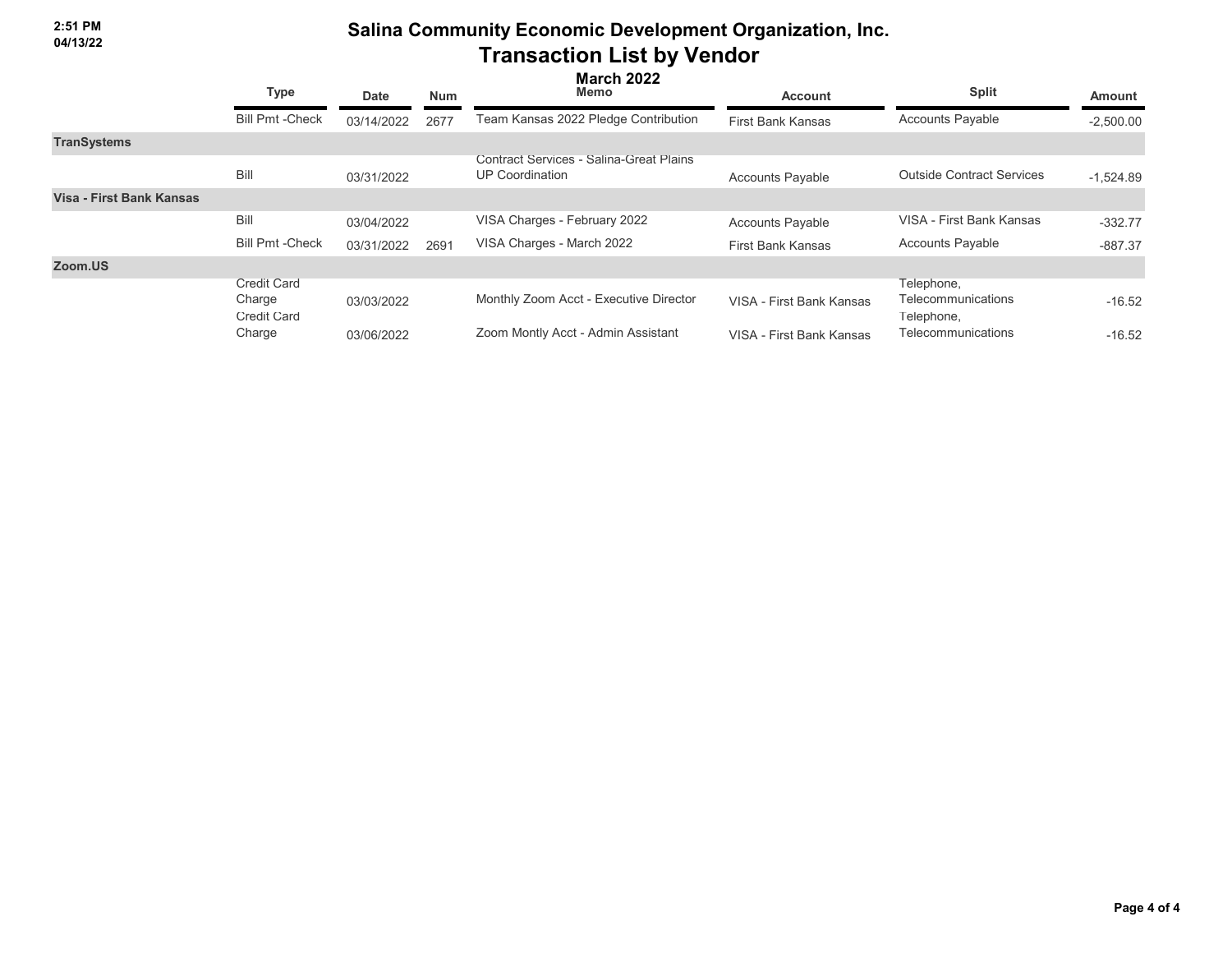#### **2:00 PM 04/13/22 Accrual Basis**

# **Salina Community Economic Development Organization, Inc. VISA-First Bank Kansas**

**March 2022**

| <b>Date</b> | <b>Name</b>              | Memo                                                  | <b>Split</b>                         | <b>Amount</b> | <b>Balance</b> |
|-------------|--------------------------|-------------------------------------------------------|--------------------------------------|---------------|----------------|
|             |                          |                                                       |                                      |               |                |
| 03/01/2022  | Hickory Hut              | <b>Meeting Meal</b>                                   | Meals                                | 19.98         | 19.98          |
| 03/03/2022  | Zoom.US                  | Monthly Zoom Acct - Executive Director                | Telephone, Telecommunications        | 16.52         | 36.50          |
| 03/03/2022  | Mokas                    | Meeting Meal - LOPE Breakfast Meeting                 | Meals                                | 9.81          | 46.31          |
| 03/06/2022  | Zoom.US                  | Zoom Montly Acct - Admin Assistant                    | Telephone, Telecommunications        | 16.52         | 62.83          |
| 03/06/2022  | Adobe                    | Monthly Adobe Acct                                    | Books, Subscriptions, Reference      | 10.91         | 73.74          |
| 03/06/2022  | Martinelli's             | Meeting Meal - Child Care Meeting                     | Meals                                | 85.23         | 158.97         |
| 03/07/2022  | <b>SM Hanson Music</b>   | Sound System Rental - Entrepreneurial Week Acitivites | StartUp Salina Expenses              | 535.33        | 694.30         |
| 03/09/2022  | <b>Dillons</b>           | Meeting Snacks - Entrepreneurial Week Activities      | StartUp Salina Expenses              | 73.19         | 767.49         |
| 03/10/2022  | Kansas.Gov               | KDOC-To The Stars Registration                        | Conference, Conventions,<br>Meetings | 25.63         | 793.12         |
| 03/11/2022  | <b>Starbucks</b>         | <b>Meeting Meal</b>                                   | Meals                                | 22.97         | 816.09         |
| 03/23/2022  | <b>Blue Skye Brewery</b> | Meeting Meal - Temple Fundraising Committee Meeting   | Meals                                | 55.98         | 872.07         |
| 03/31/2022  | Club Car Wash            |                                                       | Miscellaneous Expense                | 15.30         | 887.37         |
|             |                          |                                                       |                                      | 887.37        | 887.37         |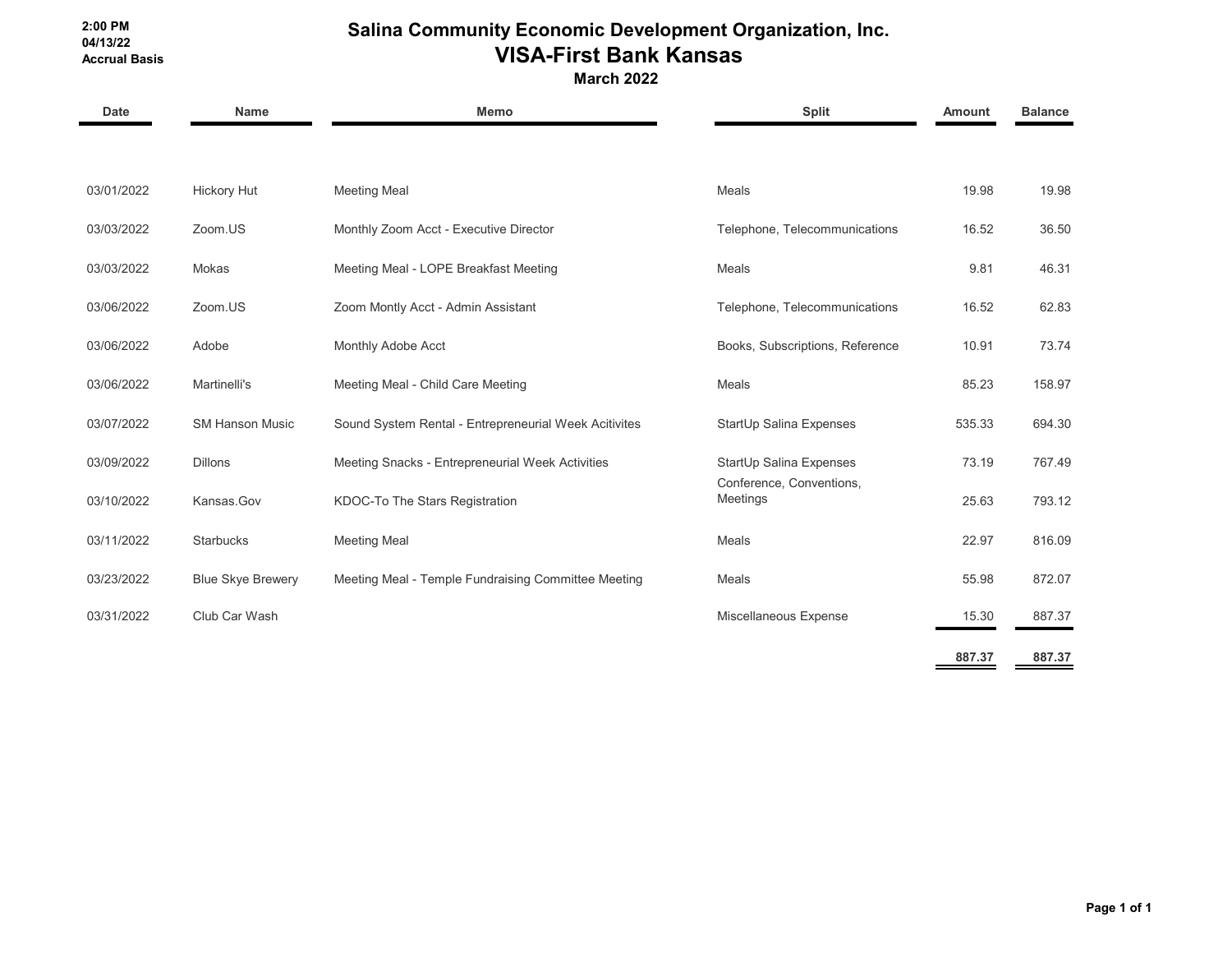

## **April 2022 REPORT**

## **MARKETING**

Completed work with Kansas Department of Transportation Aviation Department on trade show for AUVSI, the largest trade show targeted at UAV's (drone). This year the show will be back on again after being canceled due to COVID 19 this past year. The show will be in Orlando. Our commitment will be \$5000 toward the booth cost and related expenses. The second program is targeted at Team Kansas which is the marketing effort of communities and the organization supporting the Department of Commerce. This year we will be supporting the effort with a \$2500 commitment. Team Kansas has hired their first Executive Director to help expand the marketing duties related to the State of Kansas economic development efforts. I serve on the Board of Directors of Team Kansas.

## **WORKFORCE TALENT / HOUSING**

The BASE Applications submitted by the City of Salina (3), Salina County (2) and SCEDO (1) were all denied by the Kansas Department of Commerce. The requests were in the billions of dollars with only \$100 million available for the projects.

The SCEDO submitted on behalf of the City of Salina and Great Plains for the rail relocation of two tracks located north of the Great Plains plant and south of the City of Salina 67 acres of industrial property. Future development on this site would be enhanced with the relocation of the track. I have reached out to Senator Moran's staff concerning possible direct federal funding for this project.

The Salina community hosted one of the key developers for the Drever's Project on April 20<sup>th</sup> and 21th making visits to 4 area manufacturers reviewing the project plans and the impact of the housing plans for these companies who take part in the funding assistance. We also met with others interested in childcare in addition to the possible 1800 rental units for their employees.

The community has continued to work on gathering State of Kansas funding with direction and support by Senator J.R. Claeys. The Senator has been working on the various funding committees to get a commitment of \$25 million to support the Drever Project which would bring 1800 units split between the former Ambassador Hotel property and property acquired around the Menard's store off Magnolia Drive. These 1800 units would be over a 4 year period with the start on the West Crawford property first then move to the Magnolia property.

AS was mentioned in last month's report we were able to get Leadell Ediger, the former state-wide director of Childcare Aware of Kansas to come back out of retirement to work part time on behalf of Salina. She has come up with several ideas already. She has been meeting with childcare providers, plant management and community leaders in seeking ideas about our local problem and possible answers.

## **ETREPRENEURSHIP / SMALL BUSINESS DEVELOPMENT**

The April Startup Salina was held on April 6<sup>th</sup> with Gretchen Staples of the Rural and Remote Program speaking to the group concerning how areas residents can get training and assistance via the North West Kansas Economic Innovation Center based in Norton. This is a program of the Dane G. Hanson Foundation. Over 30 residents of NW Kansas including Saline County have been trained on the best methods to working remotely.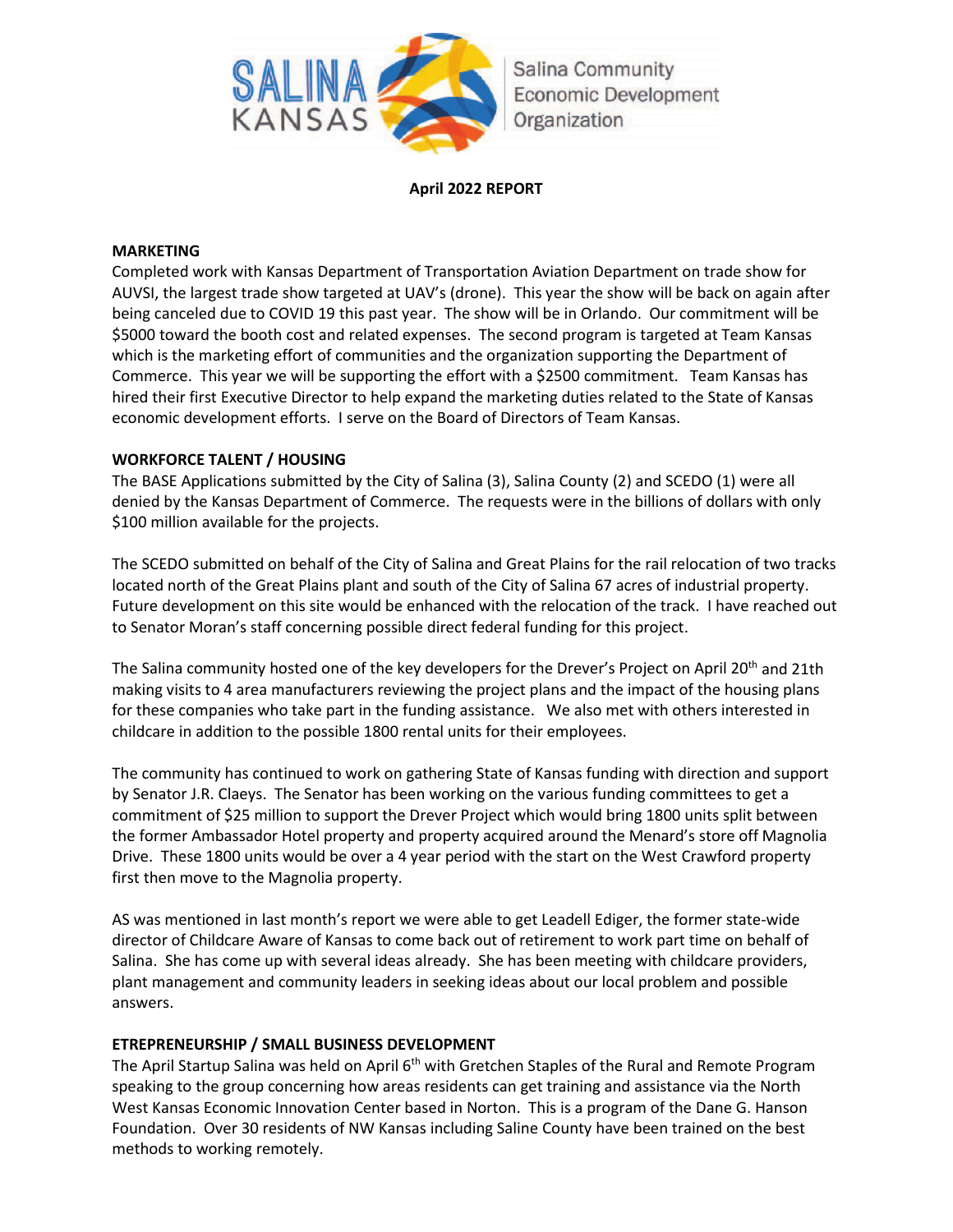

As a member of the Board of Directors of the Temple, we have been working on developing a plan to raise \$2 million for construction of a new elevator for the facility, new HVAC for the  $6<sup>th</sup>$  floor and for the addition of new ADA certified bathrooms for the building. Look to kick off the campaign in the 2<sup>nd</sup> quarter of 2022.

## **PROSPECT MANAGEMENT**

Local furniture store will be building a new warehouse on Yost Drive near the City of Salina shooting range. The company will be able to take advantage of a state program allowing them to avoid sales tax on construction materials used in the building.

Also met with owners of a local company considering expanding their company. Along with a Dept of Commerce representative we meet with the CEO and CFO concerning the programs available to the company for their project. This past week I was contacted by the company CFO concerning about moving forward with the project. This will be a 50,000 square foot addition to one of their existing buildings.

Planning on upcoming visit of Project JR. The company will be bringing their executive team including the President/CEO. We will be looking at 6 potential sites for consideration for a warehouse and test plots for various seeds developed by the company.

## **SITES / BUILDINGS / TOOLS:**

Continue to monitor sites and available buildings within the community.

## **MONTHLY WEB/SOCIAL MEDIA STATISTICS**

|                      | Website – (reported March 2022)                     |                               |                      |
|----------------------|-----------------------------------------------------|-------------------------------|----------------------|
|                      | 215 users 210 New Users                             | 247 Sessions 1.15 Pgs/Session | 1:0 Avg Session      |
| 390 Pageviews        |                                                     |                               |                      |
|                      | Website -3/14/2022 - 4/14/2022                      |                               |                      |
| 228 users            | <b>224 New Users</b>                                | 271 Sessions 1.72 Pgs/Session | 1:44 Avg Session     |
| <b>465 Pageviews</b> |                                                     |                               |                      |
|                      | Facebook – (reported March 2021)                    |                               |                      |
|                      | 710 Page Reach 1875 Post Reach 287 Post Engagements |                               | 722 Page Likes       |
|                      | Facebook - $3/14/2022 - 4/14/2022$                  |                               |                      |
|                      | 710 Page Reach 446 Post Reach                       | <b>75 Post Engagements</b>    | <b>725 Followers</b> |
|                      | <b>Start Up Salina Facebook Group</b>               |                               |                      |
|                      | $11/16/2021 - 305$ members (+6)                     |                               |                      |
|                      | $12/12/2021 - 309$ member (+4)                      |                               |                      |
|                      | $1/17/2021 - 312$ members (+3)                      |                               |                      |
|                      | $2/11/2022 - 313$ members (+1)                      |                               |                      |

3/14/2022 – 317 members (+4)

4/15/2022 – 322 members (+5)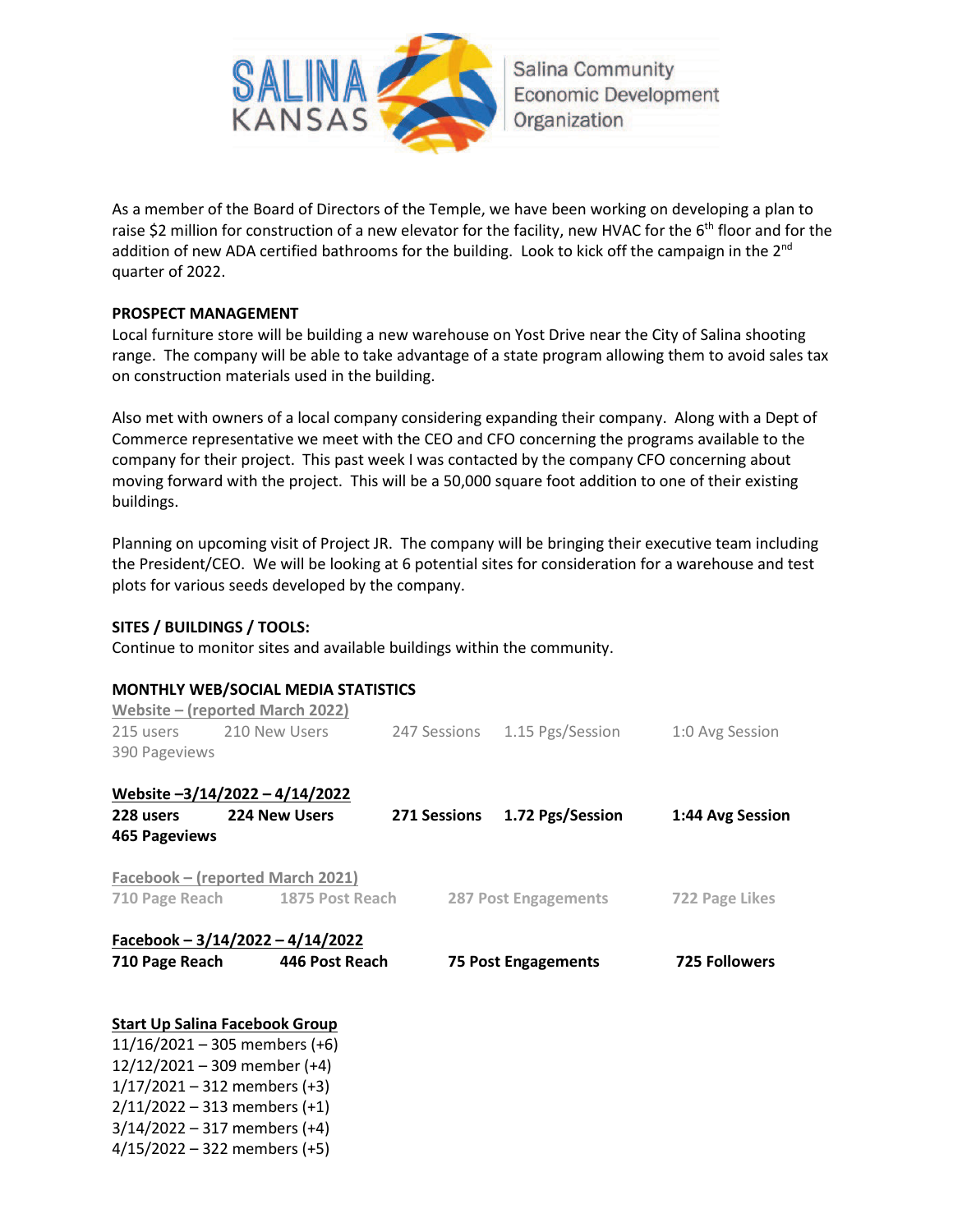

# **Prospect Table**

#### This information is strictly CONFIDENTIAL. Discussion of this information outside of this meeting could jepardize the progess of these pending projects.

|           |                           | <b>Color Key: ACTIVE</b>  |                          | <b>INACTIVE</b>     | <b>NEW</b><br>Ουτ                                                          | <b>SUCCESS</b>                                                | <i><b>DELAYED</b></i><br><b>DEFUNCT</b>                                                 |                                                                                      |                                                                                                                                               |                             |                                                                      |                                             |                                                       |
|-----------|---------------------------|---------------------------|--------------------------|---------------------|----------------------------------------------------------------------------|---------------------------------------------------------------|-----------------------------------------------------------------------------------------|--------------------------------------------------------------------------------------|-----------------------------------------------------------------------------------------------------------------------------------------------|-----------------------------|----------------------------------------------------------------------|---------------------------------------------|-------------------------------------------------------|
| Code #    | Project<br><b>Name</b>    | <b>Client Source</b>      | Project<br><b>Status</b> | <b>Contact Date</b> | <b>Milestone / Decision</b><br><b>Date</b>                                 | <b>Project Objective</b>                                      | <b>Business Description</b>                                                             | <b>Jobs</b><br>(New)                                                                 | Average<br><b>Salary</b>                                                                                                                      | <b>Investment</b>           | <b>Niche</b>                                                         | <b>Acreage Required</b>                     | <b>Square Footage</b>                                 |
| $21 - 7$  | Project<br>Heavy          | <b>SAA Direct Contact</b> | <b>Active</b>            | 4/15/2021           | 2022                                                                       | MRO/Fabrication                                               | <b>Need Building</b>                                                                    | $\overline{\phantom{a}}$                                                             | Above Co Avg<br>Wage                                                                                                                          | $\overline{\phantom{a}}$    | ?                                                                    | North End of<br>Airport                     | 500,000 to 1 M SF                                     |
| $21 - 10$ | Project<br>Storage        | <b>Direct Contact</b>     | <b>Active</b>            | 7/29/2021           | ting Next Step - 4/1/2                                                     | Visited August 23rd                                           | Energy Storage 3-4 years<br>for approval                                                | $\Omega$                                                                             | 0                                                                                                                                             | \$330M                      | Energy                                                               | 20-40 acres under<br>option                 |                                                       |
|           | 21-16 Project Bison       | KDOC                      | <b>Active</b>            | 11/16/2021          | Decision date note<br>specified. Project<br>would be a 5-year<br>build out | New manufacturing<br>facility                                 | <b>Building turf maintenance</b><br>equipment for US sales;<br>powder painting involved | 555<br>employees,<br>with<br>possible<br>growth up<br>to 740<br>employees<br>by 2030 | <b>Expected wates</b><br>15% about<br>prevailing rate in<br>the area for<br>similar jobs.<br>Benefit package<br>also includes<br>health care. | \$100 Million Manufacturing |                                                                      | 60-150 acres<br>submit Sager-<br>Miller     | 200,000 SF with a<br>later expansion to<br>500,000 SF |
| $21 - 18$ | Project JR                | <b>KC Realtor</b>         | <b>Active</b>            | 11/19/2021          | Visit on 4/19/22                                                           | Warehouse for existing<br>company from outside the<br>region. | Warehouse seeking rural<br>location on Interstate                                       | 20<br>Warehousing<br>Position +<br>Sales                                             | $\overline{\phantom{a}}$                                                                                                                      | \$20 Million                | Warehousing<br>and Regional<br>Office<br>60,000 SF<br>Rural Location | 20-40 acres on<br>Interstate<br>interchange | 60,000 SF                                             |
| 22-01     | Project<br><b>Big Rig</b> | Direct Call               | <b>Active</b>            | 1/19/2022           | <b>Reviewing Sites</b>                                                     | Seeking site for Travel<br>Plaza                              | High quality C Store with<br>lots of services                                           | 150-200                                                                              | $\overline{?}$                                                                                                                                | \$35-\$50 M                 | C Store<br>w/hotel                                                   | 20 acres on<br>Interstate                   | Undisclosed                                           |
| 22-02     | Project Plan              | KDOC                      | <b>Active</b>            | 1/31/2022           | Submitted 2/9/22                                                           | <b>Asphalt Plant</b>                                          | <b>Asphalt Production Plant</b>                                                         | 30-40                                                                                | $\overline{\phantom{a}}$                                                                                                                      | \$30 M                      | ?                                                                    | 10-20 w/rail                                | Undisclosed                                           |
| 22-03     | Project Dig               | Chamber                   | <b>Active</b>            | 2/21/2022           | Visited 3/1/2022                                                           | <b>Expand Assembly Plant</b>                                  | Add approximately<br>50,000SF                                                           | 10                                                                                   | $\overline{\phantom{a}}$                                                                                                                      | ?                           | More<br>Assembly<br>Space                                            | On Existing Land                            | Approximately<br>50,000 SF                            |
| 22-04     | <b>Project Cover</b>      | KDOC                      | <b>New</b>               | 3/14/2022           | Visit on 3/31/2022                                                         | <b>Plastic Material Mfg</b>                                   | Covers for Tarps/Green<br>Houses                                                        | 15                                                                                   | - 2                                                                                                                                           | \$5 M                       | Mfg/Distrib<br>ution                                                 | 6-10 acres                                  | 50,000 SF                                             |
| 22-05     | Project Ski               | KDOC                      | <b>New</b>               | 4/4/2022            | Submitted 4/4/2022                                                         | <b>Chemical Mfg Plant</b>                                     | Nitrogen Trifluoride Mfg                                                                | 100                                                                                  | - 2                                                                                                                                           | \$200 M                     | Mfg                                                                  | 30-50 acres<br>requested                    | 40,000 SF w/ Rail                                     |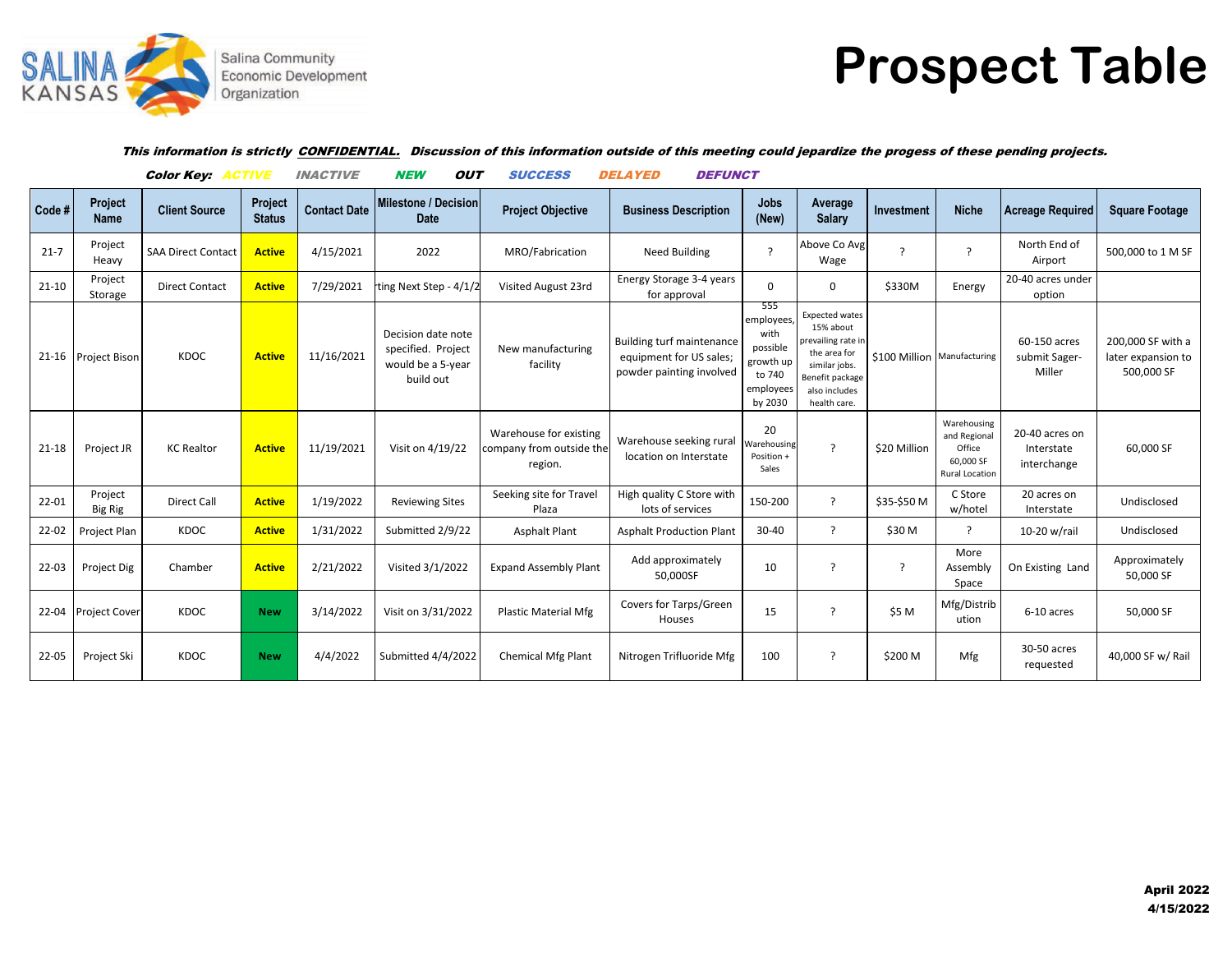#### 4/15/22, 9:23 AM Media Release: Governor Laura Kelly Announces Infrastructure Project Funding Grant Awardees

<span id="page-15-0"></span>We only use cookies that are necessary for this site to function to provide you with the best experience. The controller of this site may choose to place supplementary cookies to support additional functionality such as support analytics, and has an obligation to disclose these cookies. Lea**gu beer fident from the Kansas Office o** 



**Media Release: Governor Laura Kelly Announces Infrastructure Project F[undi](https://www.facebook.com/sharer.php?u=https://content.govdelivery.com/accounts/KSOG/bulletins/3131b36)[ng G](https://twitter.com/intent/tweet?url=https://content.govdelivery.com/accounts/KSOG/bulletins/3131b36%2F&text=Media%20Release:%20Governor%20Laura%20Kelly%20Announces%20Infrastructure%20Project%20Funding%20Grant%20Awardees)[rant](https://www.linkedin.com/shareArticle?mini=true&url=https://content.govdelivery.com/accounts/KSOG/bulletins/3131b36%2F&source=govDelivery) [Awar](mailto:?subject=Media%20Release:%20Governor%20Laura%20Kelly%20Announces%20Infrastructure%20Project%20Funding%20Grant%20Awardees&body=https://content.govdelivery.com/accounts/KSOG/bulletins/3131b36)dees**

Kansas Office of the Governor sent this bulletin at 04/12/2022 03:50 PM CDT

[View as a webpage / Share](https://content.govdelivery.com/accounts/KSOG/bulletins/3131b36)

**STATE OF KANSAS** 

CAPITOL BUILDING, ROOM 241 SOUTH **TOPEKA, KS 66612** 



PHONE: (785) 296-3232 **GOVERNOR, KANSAS, GOV** 

**For Immediate Release:**  April 12, 2022

**Contact:**  Cassie Nichols Cassie.Nichols@ks.gov

#### **Governor Laura Kelly Announces Infrastructure Project Funding Grant Awardees**

*~~The Building a Stronger Economy (BASE) Grants Will Provide 35 Organizations Funding for Infrastructure Investment Projects Making Local Economies Stronger~~*

**TOPEKA** – Governor Laura Kelly announced today that \$100 million is going toward 35 infrastructure investment projects associated with economic development across the state. This funding is made available through the Building a Stronger Economy (BASE) grant program.

"The BASE program is vital to enhancing Kansas' economic competitiveness," **Governor Laura Kelly said.** "These grants provide essential funding to our local communities, positioning them to succeed and be a place of continued economic growth."

As approved by the Strengthening People and Revitalizing Kansas (SPARK) Executive Committee, the BASE grant program offers matching funds to address economic development opportunities to expand the state's base of businesses and residents to recover from the effects of the COVID-19 pandemic. The SPARK Executive Committee allocated \$100 million in COVID-19 relief funds to the BASE program.

"For our state to grow and businesses to flourish, we need a strong economic foundation in communities across Kansas," **Senate President Ty Masterson said.** "I believe that building that foundation requires strong tax and economic policies. SPARK appropriated funds for these BASE grants because they offer unique opportunities to strengthen those foundations and build a prosperous future for all Kansans."

County and local governments, Economic Development Organizations, local Chambers of Commerce, and other stakeholders were eligible to apply for a BASE grant. There is a minimum 25% applicant match requirement. In addition, applicants were required to document how the project was delayed or affected negatively due to the COVID-19 pandemic and the resulting negative economic conditions. The Department of Commerce received 446 applications totaling \$1.8 billion in requested funds, demonstrating the vast need across the state.

"SPARK is prioritizing investments that will create long-term systemic impacts for Kansans," **House Speaker Ron Ryckman said**. "These BASE grants will do just that by modernizing economic infrastructure in community